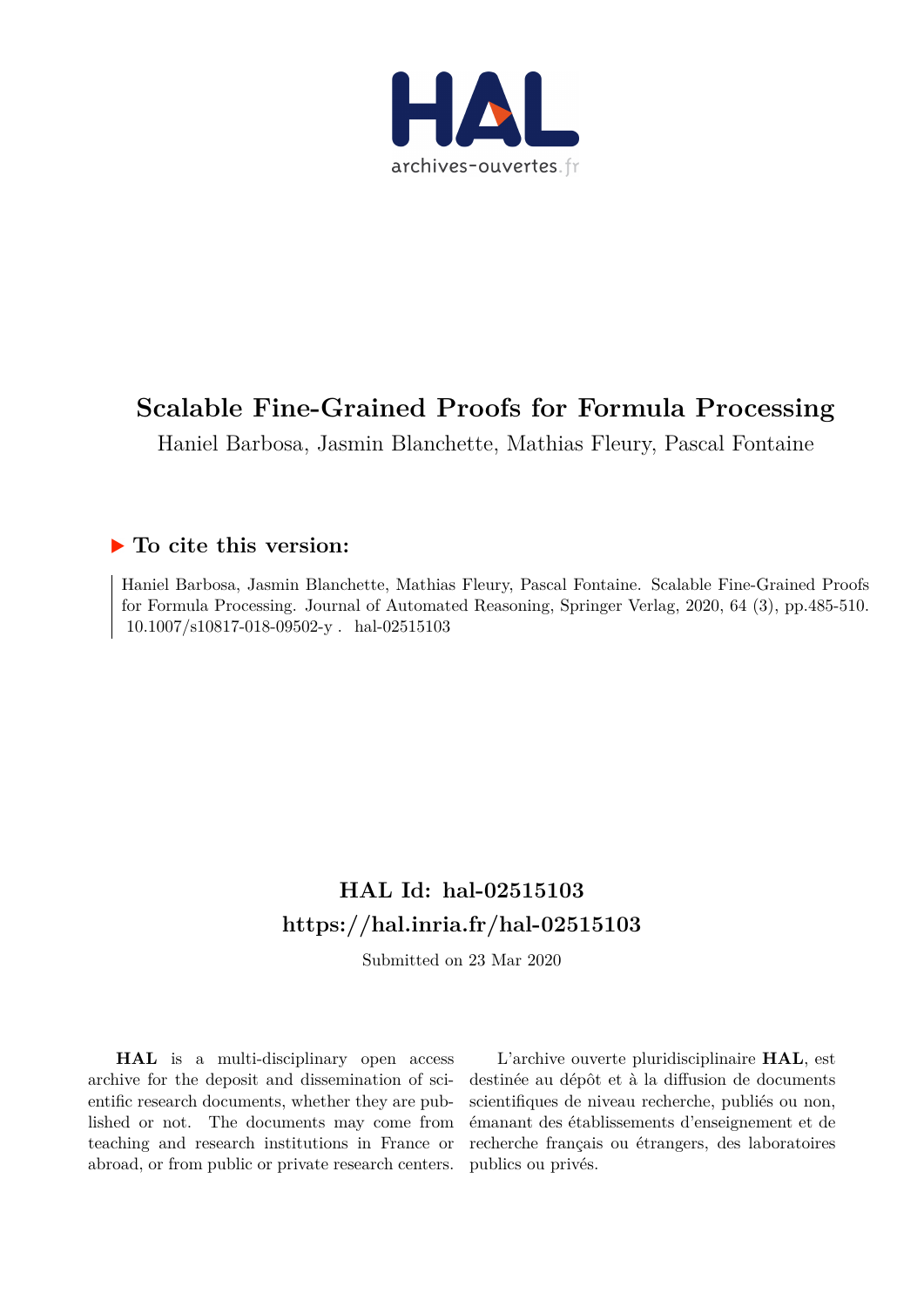### Scalable Fine-Grained Proofs for Formula Processing

Haniel Barbosa · Jasmin Christian Blanchette · Mathias Fleury · Pascal Fontaine

Received: date / Accepted: date

Abstract We present a framework for processing formulas in automatic theorem provers, with generation of detailed proofs. The main components are a generic contextual recursion algorithm and an extensible set of inference rules. Clausification, skolemization, theoryspecific simplifications, and expansion of 'let' expressions are instances of this framework. With suitable data structures, proof generation adds only a linear-time overhead, and proofs can be checked in linear time. We implemented the approach in the SMT solver veriT. This allowed us to dramatically simplify the code base while increasing the number of problems for which detailed proofs can be produced, which is important for independent checking and reconstruction in proof assistants. To validate the framework, we implemented proof reconstruction in Isabelle/HOL.

#### 1 Introduction

An increasing number of automatic theorem provers can generate certificates, or proofs, that justify the formulas they derive. These proofs can be checked by other programs and shared across reasoning systems. It might also happen that a human user would want to inspect

H. Barbosa University of Iowa, 52240 Iowa City, USA E-mail: haniel-barbosa@uiowa.edu

J. C. Blanchette · P. Fontaine Université de Lorraine, CNRS, Inria, LORIA, 54000 Nancy, France E-mail: {jasmin.blanchette,pascal.fontaine}@loria.fr

J. C. Blanchette Vrije Universiteit Amsterdam, 1081 HV Amsterdam, The Netherlands E-mail: j.c.blanchette@vu.nl

J. C. Blanchette · M. Fleury Max-Planck-Institute für Informatik, Saarland Informatics Campus E1 4, 66123 Saarbrücken, Germany E-mail: {jasmin.blanchette,mathias.fleury}@mpi-inf.mpg.de

M. Fleury

Saarbrücken Graduate School of Computer Science, Universität des Saarlandes, Saarland Informatics Campus E1 3, 66123 Saarbrücken, Germany E-mail: s8mafleu@stud.uni-saarland.de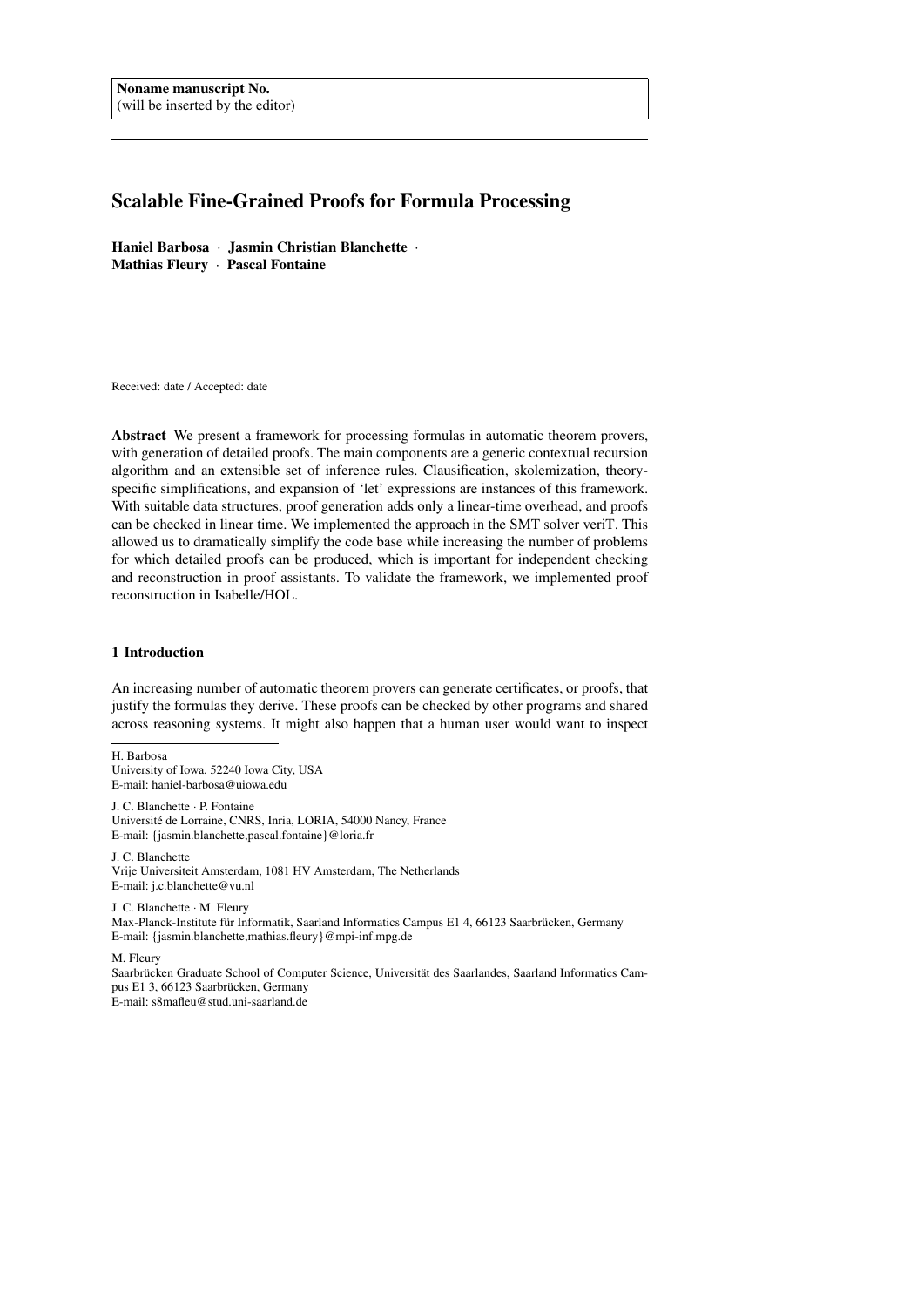this output to understand why a formula holds. Proof production is generally well understood for the core proving methods and for many theories commonly used in satisfiability modulo theories (SMT). But most automatic provers also perform some formula processing or preprocessing—such as clausification and rewriting with theory-specific lemmas—and proof production for this aspect is less mature.

For most provers, the code for processing formulas is lengthy and deals with a multitude of cases, some of which are rarely executed. Although it is crucial for efficiency, this code tends to be given less attention than other aspects of provers. Developers are reluctant to invest effort in producing detailed proofs for such processing, since this requires adapting a lot of code. As a result, the granularity of inferences for formula processing is often coarse. To avoid gaps in the proofs, it might also sometimes be necessary to simply disable processing features, at a high cost in proof search performance.

Fine-grained proofs are important for a variety of applications. We propose a framework to generate such proofs without slowing down proof search. Proofs are expressed using an extensible set of inference rules (Sect. [3\)](#page-3-0). The succedent of a rule is an equality between the original term and the processed term. (It is convenient to consider formulas a special case of terms.) The rules have a fine granularity, making it possible to cleanly separate theories. Clausification, theory-specific simplifications, and expansion of 'let' expressions are instances of this framework. Skolemization may seem problematic, but with the help of Hilbert's choice operator, it can also be integrated into the framework. Some provers provide very detailed proofs for parts of the solving, but we are not aware of any prior publications about practical attempts to provide easily reconstructible proofs for processing formulas containing quantifiers and 'let' expressions.

At the heart of the framework lies a generic contextual recursion algorithm that traverses the terms to process (Sect. [4\)](#page-7-0). The context fixes some variables, maintains a substitution, and keeps track of polarities or other data. The transformation-specific work, including the generation of proofs, is performed by plugin functions that are given as parameters to the framework. The recursion algorithm, which is critical for the performance and correctness of the generated proofs, needs to be implemented only once. Another benefit of this modular architecture is that we can easily combine several transformations in a single pass, without complicating the code unduly or compromising the level of detail of the proof output. For very large inputs, this can improve performance.

The inference rules and the contextual recursion algorithm enjoy many desirable properties (Sect. [5\)](#page-12-0). We show that the rules are sound and that the treatment of binders is correct even in the presence of name clashes. Moreover, assuming suitable data structures, we show that proof generation adds an overhead that is proportional to the time spent processing the terms. Checking proofs represented as directed acyclic graphs (DAGs) can be performed with a time complexity that is linear in their size.

We implemented the approach in veriT (Sect. [6\)](#page-17-0), an SMT solver that is competitive on problems combining equality, linear arithmetic, and quantifiers [\[4\]](#page-24-0). Compared with other SMT solvers, veriT is known for its very detailed proofs [\[9\]](#page-25-0), which are reconstructed in the proof assistants Coq [\[1\]](#page-24-1) and Isabelle/HOL [\[10\]](#page-25-1) and in the GAPT system [\[18\]](#page-25-2). As a proof of concept, we extended the *smt* proof method in Isabelle/HOL with proof reconstruction for veriT, in addition to the existing support for Z3 [\[13\]](#page-25-3).

By adopting the new framework, we were able to remove large amounts of complicated code in the solver, while enabling detailed proofs for more transformations than before. The contextual recursion algorithm had to be implemented only once and is more thoroughly tested than any of the monolithic transformations it subsumes. Our empirical evaluation reveals that veriT is as fast as before even though it now generates finer-grained proofs.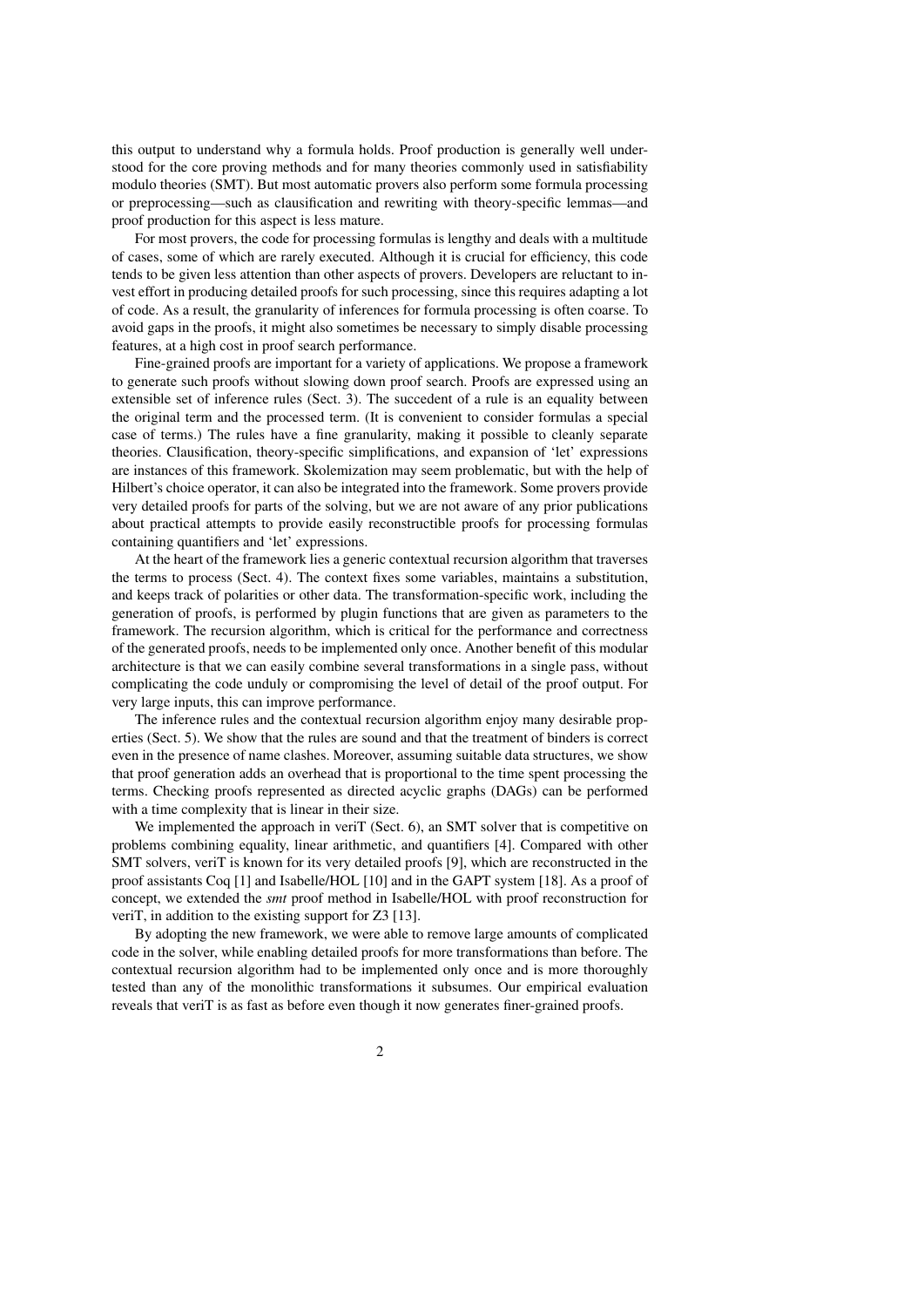A shorter version of this article was presented at the CADE-26 conference as a system description [\[3\]](#page-24-2). The current article includes proof reconstruction in Isabelle's *smt* method, more explanations and examples, detailed justifications of the metatheoretical claims, and extensive coverage of related work. The side condition of the BIND rule has also been repaired to avoid variable capture.

#### 2 Conventions

Our setting is a many-sorted classical first-order logic as defined by the SMT-LIB standard [\[6\]](#page-24-3) or TPTP TFF [\[45\]](#page-26-0). Our results are also applicable to richer formalisms such as higher-order logic (simple type theory) with polymorphism [\[21\]](#page-25-4). A signature  $\Sigma = (S, \mathcal{F})$ consists of a set  $S$  of sorts and a set  $\mathcal F$  of function symbols over these sorts. Nullary function symbols are called constants. We assume that the signature contains a Bool sort and constants true, false : Bool, a family  $(\simeq : \sigma \times \sigma \to \text{Bool})_{\sigma \in S}$  of function symbols interpreted as equality, and the connectives  $\neg$ ,  $\wedge$ ,  $\vee$ , and  $\rightarrow$ . Formulas are terms of type Bool, and equivalence is equality ( $\simeq$ ) on Bool. Terms are built over function symbols from  $\mathcal F$  and variables from a fixed family of infinite sets  $(\mathcal{V}_{\sigma})_{\sigma \in \mathcal{S}}$ . In addition to  $\forall$  and  $\exists$ , we rely on two more binders: Hilbert's choice operator  $\epsilon x$ .  $\varphi$  and a 'let' construct, let  $\bar{x}_n \simeq \bar{s}_n$  in *t*, which simultaneously assigns *n* variables that can be used in the body *t*.

We use the symbol = for syntactic equality on terms and  $=_{\alpha}$  for syntactic equality up to renaming of bound variables. We reserve the names  $a, c, f, g, p, q$  for function symbols; *x*, *y*, *z* for variables; *r*, *s*, *t*, *u* for terms (which may be formulas);  $\varphi, \psi$  for formulas; and *Q* for quantifiers ( $\forall$  and  $\exists$ ). We use the notations  $\bar{a}_n$  and  $(a_i)_{i=1}^n$  to denote the tuple, or vector,  $(a_1, \ldots, a_n)$ . We write  $[n]$  for  $\{1, \ldots, n\}$ .

Given a term *t*, the sets of its free and bound variables are written  $FV(t)$  and  $BV(t)$ , respectively. The notation  $t[\bar{x}_n]$  stands for a term that may depend on distinct variables  $\bar{x}_n$ ;  $t[\bar{s}_n]$ is the corresponding term where the terms  $\bar{s}_n$  are simultaneously substituted for  $\bar{x}_n$ . Bound variables in *t* are renamed to avoid capture. Following these conventions, Hilbert choice and 'let' are characterized by requiring interpretations to satisfy the following properties:

<span id="page-3-1"></span>
$$
\models (\exists x. \varphi[x]) \rightarrow \varphi[\varepsilon x. \varphi]
$$
\n
$$
\varphi[x] \rightarrow \varphi[\varepsilon x. \varphi]
$$

$$
\models (\forall x. \varphi \simeq \psi) \rightarrow (\varepsilon x. \varphi) \simeq (\varepsilon x. \psi) \tag{2}
$$

<span id="page-3-3"></span><span id="page-3-2"></span>
$$
\models (\text{let } \bar{x}_n \simeq \bar{s}_n \text{ in } t[\bar{x}_n]) \simeq t[\bar{s}_n]
$$
\n(let)

Substitutions  $\rho$  are functions from variables to terms such that  $\rho(x_i) \neq x_i$  for at most finitely many variables  $x_i$ . We write them as  $\{\bar{x}_n \mapsto \bar{s}_n\}$ ; the omitted variables are mapped to themselves. The substitution  $\rho[\bar{x}_n \mapsto \bar{s}_n]$  or  $\rho[x_1 \mapsto s_1, \ldots, x_n \mapsto s_n]$  maps each variable  $x_i$  to the term so and otherwise coincides with  $\alpha$ . The application of a substitution  $\alpha$  to a term t is term  $s_i$  and otherwise coincides with  $\rho$ . The application of a substitution  $\rho$  to a term *t* is denoted by  $\rho(t)$ . It is capture-avoiding; bound variables in *t* are renamed as necessary. Composition  $\rho' \circ \rho$  is defined as for functions (i.e.,  $\rho$  is applied first).

#### <span id="page-3-0"></span>3 Inference System

The inference rules used by our framework depend on a notion of *context* defined by the grammar

$$
\Gamma ::= \varnothing \mid \Gamma, x \mid \Gamma, \bar{x}_n \mapsto \bar{s}_n
$$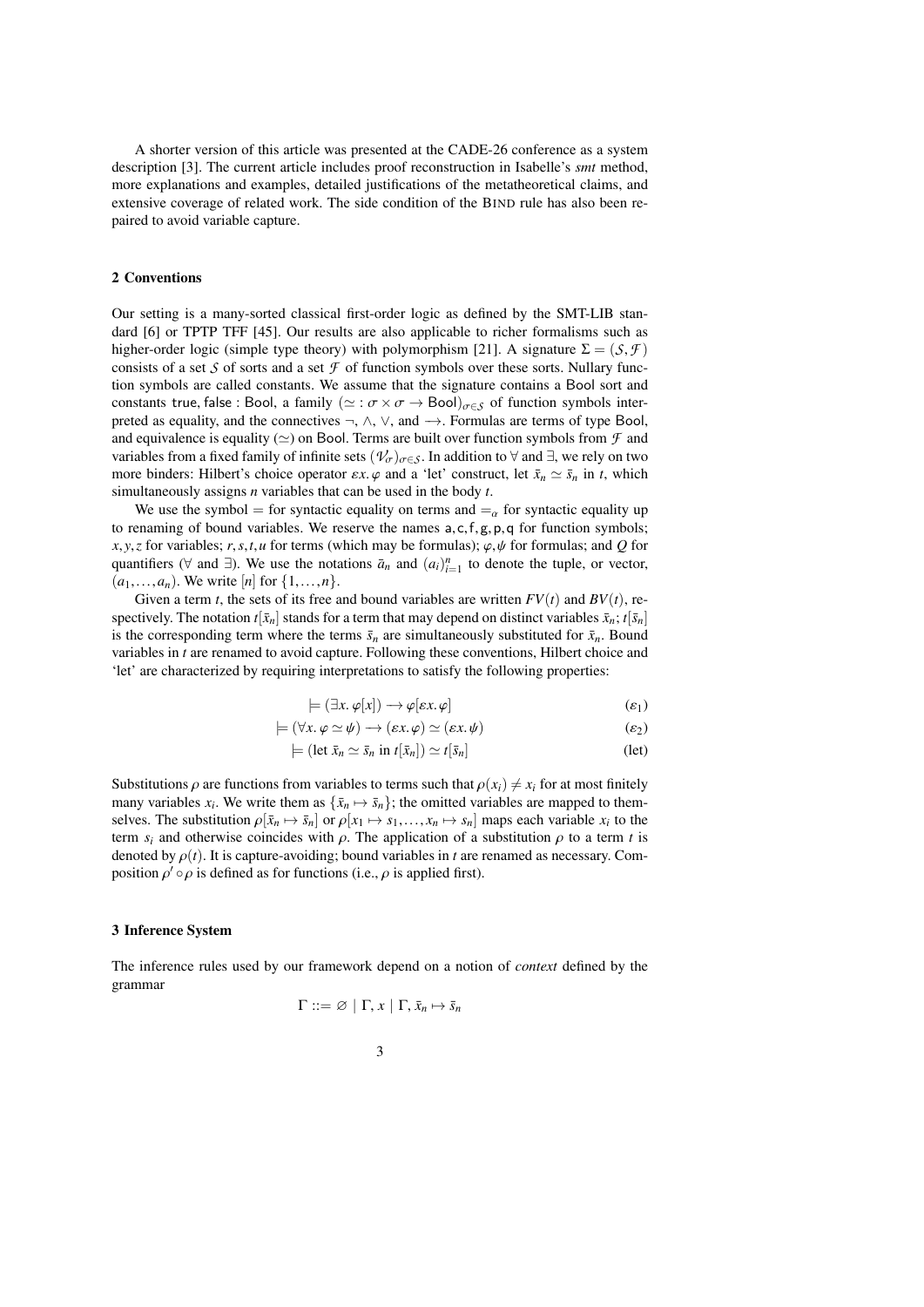The empty context ∅ is also denoted by a blank. Each context entry either *fixes* a variable *x* or defines a *substitution*  $\{\bar{x}_n \mapsto \bar{s}_n\}$ . Any variables arising in the terms  $\bar{s}_n$  will typically have been introduced in the context  $\Gamma$  on the left, but this is not required. If a context introduces the same variable several times, the rightmost entry shadows the others.

Abstractly, a context Γ fixes a set of variables and specifies a substitution *subst*(Γ). The substitution is the identity for  $\varnothing$  and is defined as follows in the other cases:

$$
subst(\Gamma, x) = subst(\Gamma)[x \mapsto x] \qquad \text{subst}(\Gamma, \bar{x}_n \mapsto \bar{t}_n) = subst(\Gamma) \circ {\{\bar{x}_n \mapsto \bar{t}_n\}}
$$

In the first equation, the  $[x \mapsto x]$  update shadows any replacement of *x* induced by Γ. The examples below illustrate this subtlety:

$$
subst(x \mapsto 7, x \mapsto g(x)) = \{x \mapsto g(7)\}
$$

$$
subst(x \mapsto 7, x, x \mapsto g(x)) = \{x \mapsto g(x)\}
$$

We write  $\Gamma(t)$  to abbreviate the capture-avoiding substitution *subst*( $\Gamma(t)$ ).

Transformations of terms (and formulas) are justified by judgments of the form  $\Gamma \triangleright$  $t \approx u$ , where Γ is a context, *t* is an unprocessed term, and *u* is the corresponding processed term. The free variables in *t* and *u* must appear in the context Γ. Semantically, the judgment expresses the equality of the terms  $\Gamma(t)$  and *u*, universally quantified on variables fixed by  $\Gamma$ . Crucially, the substitution applies only on the left-hand side of the equality.

The inference rules for the transformations covered in this article are presented below, followed by explanations.

$$
\frac{\Gamma \rhd t \simeq u}{\Gamma \rhd t \simeq u} \quad \text{Taut}_{\mathcal{F}} \quad \text{if } \models_{\mathcal{F}} \Gamma(t) \simeq u \quad \frac{\Gamma \rhd s \simeq t \quad \Gamma \rhd t \simeq u}{\Gamma \rhd s \simeq u} \quad \text{Trans} \quad \text{if } \Gamma(t) = t
$$
\n
$$
\frac{(\Gamma \rhd t_i \simeq u_i)_{i=1}^n}{\Gamma \rhd f(\bar{t}_n) \simeq f(\bar{u}_n)} \quad \text{Cone} \quad \frac{\Gamma, y, x \mapsto y \rhd \varphi \simeq \psi}{\Gamma \rhd (Qx \cdot \varphi) \simeq (Qy \cdot \psi)} \quad \text{BIND} \quad \text{if } y \notin FV(Qx \cdot \varphi) \cup V(\Gamma)
$$
\n
$$
\frac{\Gamma, x \mapsto (\varepsilon x \cdot \varphi) \rhd \varphi \simeq \psi}{\Gamma \rhd (\exists x \cdot \varphi) \simeq \psi} \quad \text{SKO}_{\exists} \quad \frac{\Gamma, x \mapsto (\varepsilon x \cdot \neg \varphi) \rhd \varphi \simeq \psi}{\Gamma \rhd (\forall x \cdot \varphi) \simeq \psi} \quad \text{SKO}_{\forall}
$$
\n
$$
\frac{(\Gamma \rhd r_i \simeq s_i)_{i=1}^n \quad \Gamma, \bar{x}_n \mapsto \bar{s}_n \rhd t \simeq u}{\Gamma \rhd (\text{let } \bar{x}_n \simeq \bar{r}_n \text{ in } t) \simeq u} \quad \text{LET} \quad \text{if } \Gamma(s_i) = s_i \text{ for all } i \in [n]
$$

- TAUT  $\mathcal{T}$  relies on an oracle  $\models \mathcal{T}$  to derive arbitrary lemmas in a theory  $\mathcal{T}$ . In practice, the oracle will produce some kind of certificate to justify the inference. An important special case, for which we use the name REFL, is syntactic equality up to renaming of bound variables; the side condition is then  $\Gamma(t) =_{\alpha} u$ . (We use  $=_{\alpha}$  instead of  $=$  because applying a substitution can rename bound variables.)
- TRANS needs the side condition because the term *t* appears both on the left-hand side of  $\simeq$  (where it is subject to Γ's substitution) and on the right-hand side (where it is not). Without it, the two occurrences of *t* in the antecedent could denote different terms.
- CONG can be used for any function symbol f, including the logical connectives.
- BIND is a congruence rule for quantifiers. The rule also justifies the renaming of the bound variable (from  $x$  to  $y$ ). In the antecedent, the renaming is expressed by a substitution in the context. If  $x = y$ , the context is  $\Gamma$ ,  $x$ ,  $x \mapsto x$ , which has the same meaning as <sup>Γ</sup>, *<sup>x</sup>*. The side condition prevents an unwarranted variable capture: The new variable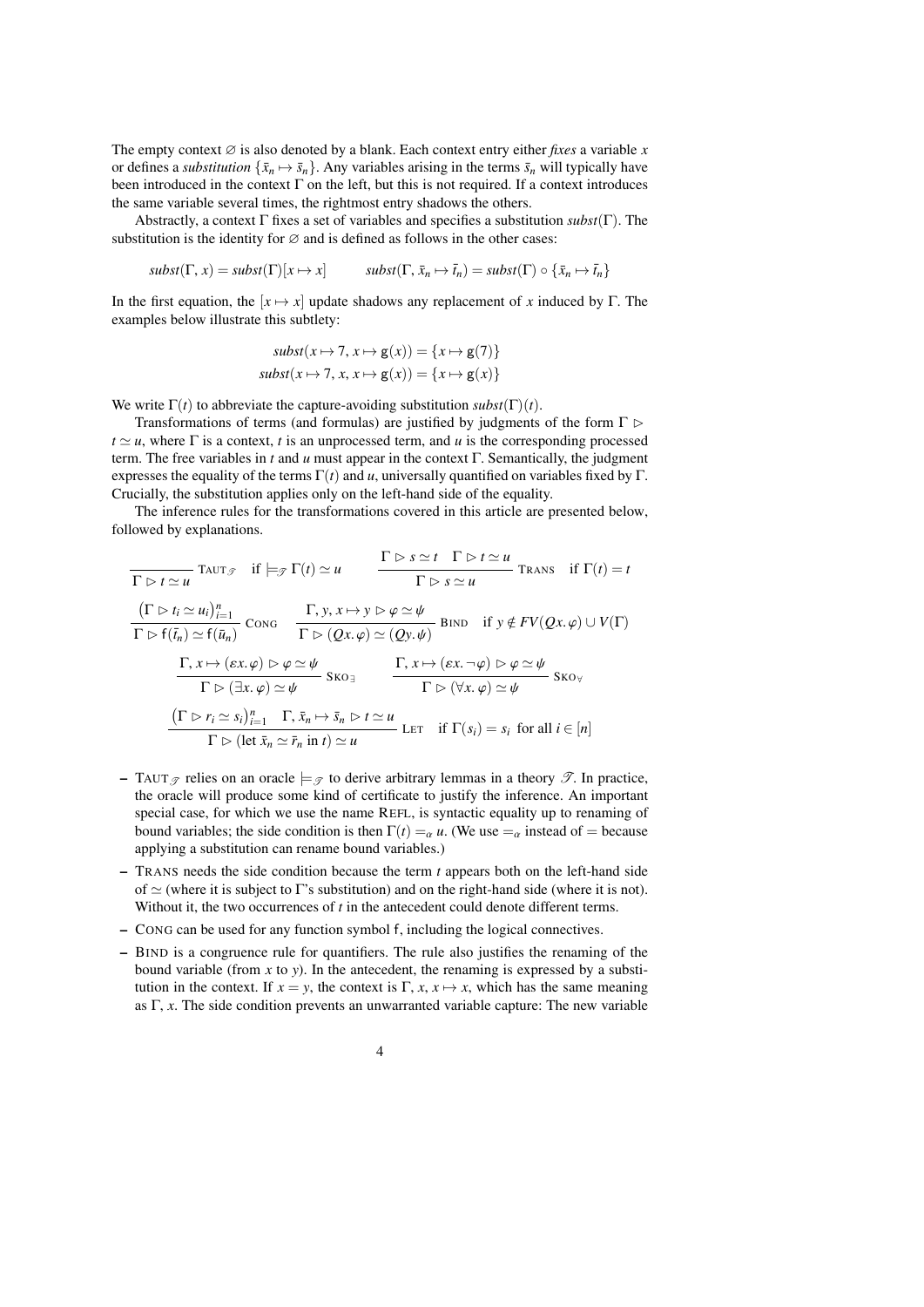should not be a free variable in the formula where the renaming occurs ( $y \notin FV(Qx, \varphi)$ ), and should be fresh in the context ( $y \notin V(\Gamma)$ , where  $V(\Gamma)$  denotes the set of all variables occurring in Γ). In particular, *y* should not appear fixed or on either side of a substitution in the context.

- SKO∃ and SKO $\gamma$  exploit ( $\varepsilon_1$  $\varepsilon_1$ ) to replace a quantified variable with a suitable witness, simulating skolemization. We can think of the  $\varepsilon$  expression in each rule abstractly as a fresh function symbol that takes any fixed variables it depends on as arguments. In the antecedents, the replacement is performed by the context.
- LET exploits [\(let\)](#page-3-2) to expand a 'let' expression. Again, a substitution is used. The terms  $\bar{r}_n$ assigned to the variables  $\bar{x}_n$  can be transformed into terms  $\bar{s}_n$ .

The antecedents of all the rules inspect subterms structurally, without modifying them. Modifications to the term on the left-hand side are delayed; the substitution is applied only in TAUT. This is crucial to obtain compact proofs that can be checked efficiently. Some of the side conditions may look computationally expensive, but there are techniques to compute them fairly efficiently. Furthermore, by systematically renaming variables in BIND, we can satisfy most of the side conditions trivially, as we will prove in Sect. [5.](#page-12-0)

The set of rules can be extended to cater for arbitrary transformations that can be expressed as equalities, using Hilbert choice to represent fresh symbols if necessary. The usefulness of Hilbert choice for proof reconstruction is well known [\[13,](#page-25-3)[38,](#page-26-1)[41\]](#page-26-2), but we push the idea further and use it to simplify the inference system and make it more uniform.

<span id="page-5-0"></span>*Example 1* The following derivation tree justifies the expansion of a 'let' expression:

| $x \mapsto a \triangleright x \simeq a$                            | $\text{REFL}$ | $x \mapsto a \triangleright x \simeq a$             | $\text{REFL}$ |
|--------------------------------------------------------------------|---------------|-----------------------------------------------------|---------------|
| $\triangleright a \simeq a$                                        | Cong          | $x \mapsto a \triangleright p(x, x) \simeq p(a, a)$ | Cong          |
| $\triangleright$ (let $x \simeq a$ in $p(x, x)$ ) $\simeq p(a, a)$ | LET           |                                                     |               |

It is also possible to further process the substituted term, as in this derivation:

$$
\frac{\begin{array}{c}\n\vdots \\
\hline\n\triangleright a + 0 \simeq a\n\end{array} \text{Taut}_+}{\begin{array}{c}\n\uparrow \\
\hline\nx \mapsto a \triangleright p(x, x) \simeq p(a, a)\n\end{array}} \text{Cong}}\n\begin{array}{c}\n\text{Cong} \\
\hline\n\triangleright (\text{let } x \simeq a + 0 \text{ in } p(x, x)) \simeq p(a, a)\n\end{array}
$$

<span id="page-5-1"></span>*Example 2* The following derivation tree, in which  $\varepsilon_x$  abbreviates  $\varepsilon_x$ .  $\neg$ p(*x*), justifies the skolemization of the quantifier in the formula  $\neg \forall x. \mathbf{p}(x)$ :

$$
\frac{\overline{x \mapsto \varepsilon_x \triangleright x \simeq \varepsilon_x} \text{REF}}{\overline{x \mapsto \varepsilon_x \triangleright p(x) \simeq p(\varepsilon_x)} \text{Cong}} \frac{\overline{x \mapsto \varepsilon_x \triangleright p(x) \simeq p(\varepsilon_x)} \text{Cong}}{\triangleright (\forall x. p(x)) \simeq p(\varepsilon_x)} \frac{\text{SKO}_{\forall}}{\text{CONG}}
$$

The CONG inference above  $SKO<sub>V</sub>$  is optional; we could also have closed the derivation directly with REFL. In a prover, the term  $\varepsilon_x$  would be represented by a fresh Skolem constant c, and we would ignore c's connection to  $\varepsilon_x$  during proof search.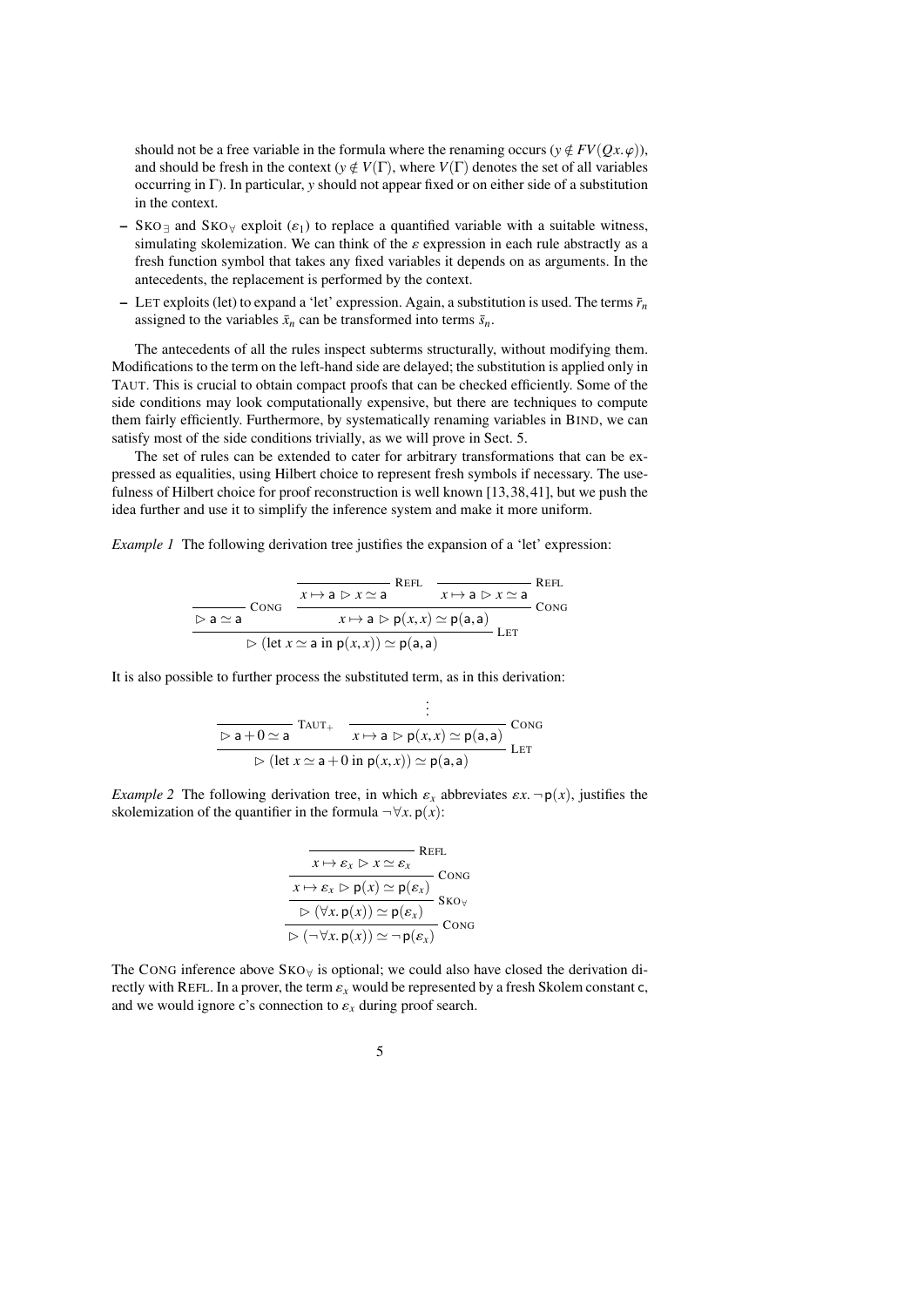Skolemization can be applied regardless of polarity. Usually, we skolemize only positive existential quantifiers and negative universal quantifiers. However, skolemizing other quantifiers is sound in the context of proving and hence allowed by our inference system. The trouble is that unrestricted skolemization is generally incomplete, unless the prover can reason about Hilbert choice. To paraphrase Orwell, all quantifiers are skolemizable, but some quantifiers are more skolemizable than others.

<span id="page-6-1"></span>*Example 3* The next derivation tree illustrates the interplay between the theory rule TAUT  $\sigma$ and the equality rules TRANS and CONG:

| $\mathbf{b} \mathbf{k} \simeq \mathbf{k}$                                             | $\mathbf{CONG}$  | $\mathbf{TAVT_x}$                             |                   |
|---------------------------------------------------------------------------------------|------------------|-----------------------------------------------|-------------------|
| $\mathbf{b} \mathbf{k} + 1 \times 0 \simeq \mathbf{k} + 0$                            | $\mathbf{CONG}$  | $\mathbf{D} \mathbf{k} + 0 \simeq \mathbf{k}$ | $\mathbf{TAUT_+}$ |
| $\mathbf{D} \mathbf{k} + 1 \times 0 \simeq \mathbf{k} + 1 \times 0 \simeq \mathbf{k}$ | $\mathbf{TRANS}$ | $\mathbf{D} \mathbf{k} \simeq \mathbf{k}$     | $\mathbf{CONG}$   |
| $\mathbf{D} \mathbf{k} + 1 \times 0 \simeq \mathbf{k}$                                | $\mathbf{CNG}$   | $\mathbf{CONG}$                               |                   |

We could extend the tree at the bottom with an extra application of TRANS and TAUT<sub><</sub> to simplify  $k < k$  further to false. The example demonstrates that theories can be arbitrarily fine-grained, which usually simplifies proof checking. At the other extreme, we could have derived  $\triangleright$  (k+1×0 < k)  $\simeq$  false using a single TAUT<sub>+∪×∪<</sub> inference.

<span id="page-6-0"></span>*Example 4* The tree below illustrates what can go wrong if we ignore side conditions:

**SET**  
\n
$$
\frac{\Gamma_1 \triangleright f(x) \simeq f(x)}{\Gamma_1 \triangleright f(x) \simeq f(x)} \xrightarrow{\text{REFL}} \frac{\Gamma_2 \triangleright x \simeq f(x)}{\Gamma_2 \triangleright (\text{let } y \simeq x \text{ in } \rho(y)) \simeq \rho(f(f(x)))}{\Gamma_1 \triangleright (\text{let } x \simeq f(x) \text{ in let } y \simeq x \text{ in } \rho(y)) \simeq \rho(f(f(x)))}{\text{LET}} \xrightarrow{\text{LET}} \rho(f(x)) \simeq (\forall x. \rho(f(f(x))))} \xrightarrow{\text{BIND}} \text{LET}
$$

In the above,  $\Gamma_1 = x, x \mapsto x$ ;  $\Gamma_2 = \Gamma_1, x \mapsto f(x)$ ; and  $\Gamma_3 = \Gamma_2, y \mapsto f(x)$ . The inference marked with an asterisk (\*) is illegal, because  $\Gamma_2(f(x)) = f(f(x)) \neq f(x)$ . We exploit this to derive an invalid judgment, with a spurious application of f on the right-hand side. To apply LET legally, we must first rename the universally quantified variable  $x$  to a fresh variable  $z$ using the BIND rule:

**SET**  
\n
$$
\frac{\Gamma_1 \rhd f(x) \simeq f(z)}{\Gamma_1 \rhd (let x \simeq f(x) \text{ in let } y \simeq x \text{ in } p(y)) \simeq p(f(z))} \text{REF}
$$
\n
$$
\frac{\Gamma_1 \rhd (let x \simeq f(x) \text{ in let } y \simeq x \text{ in } p(y)) \simeq p(f(z))}{\rhd (\forall x. let x \simeq f(x) \text{ in let } y \simeq x \text{ in } p(y)) \simeq p(f(z))} \text{BIND}
$$

This time, we have  $\Gamma_1 = z$ ,  $x \mapsto z$ ;  $\Gamma_2 = \Gamma_1$ ,  $x \mapsto f(z)$ ; and  $\Gamma_3 = \Gamma_2$ ,  $y \mapsto f(z)$ . LET's side condition is satisfied:  $\Gamma_2(f(z)) = f(z)$ .

*Example 5* The dangers of capture are illustrated by the following tree, where  $\varepsilon$ <sub>v</sub> stands for  $\epsilon y. p(x) \wedge \forall x. q(x, y)$ :

 $R = \frac{1}{2}$ 

$$
\frac{x, y \mapsto \varepsilon_y \triangleright (\mathsf{p}(x) \land \forall x. \mathsf{q}(x, y)) \simeq (\mathsf{p}(x) \land \forall x. \mathsf{q}(x, \varepsilon_y))}{x \triangleright (\exists y. \mathsf{p}(x) \land \forall x. \mathsf{q}(x, y)) \simeq (\mathsf{p}(x) \land \forall x. \mathsf{q}(x, \varepsilon_y))} \xrightarrow{\text{SRO}_{\exists}} \text{SRO}_{\exists}
$$
\n
$$
\triangleright (\forall x. \exists y. \mathsf{p}(x) \land \forall x. \mathsf{q}(x, y)) \simeq (\forall x. \mathsf{p}(x) \land \forall x. \mathsf{q}(x, \varepsilon_y)) \xrightarrow{\text{BIND}}
$$

6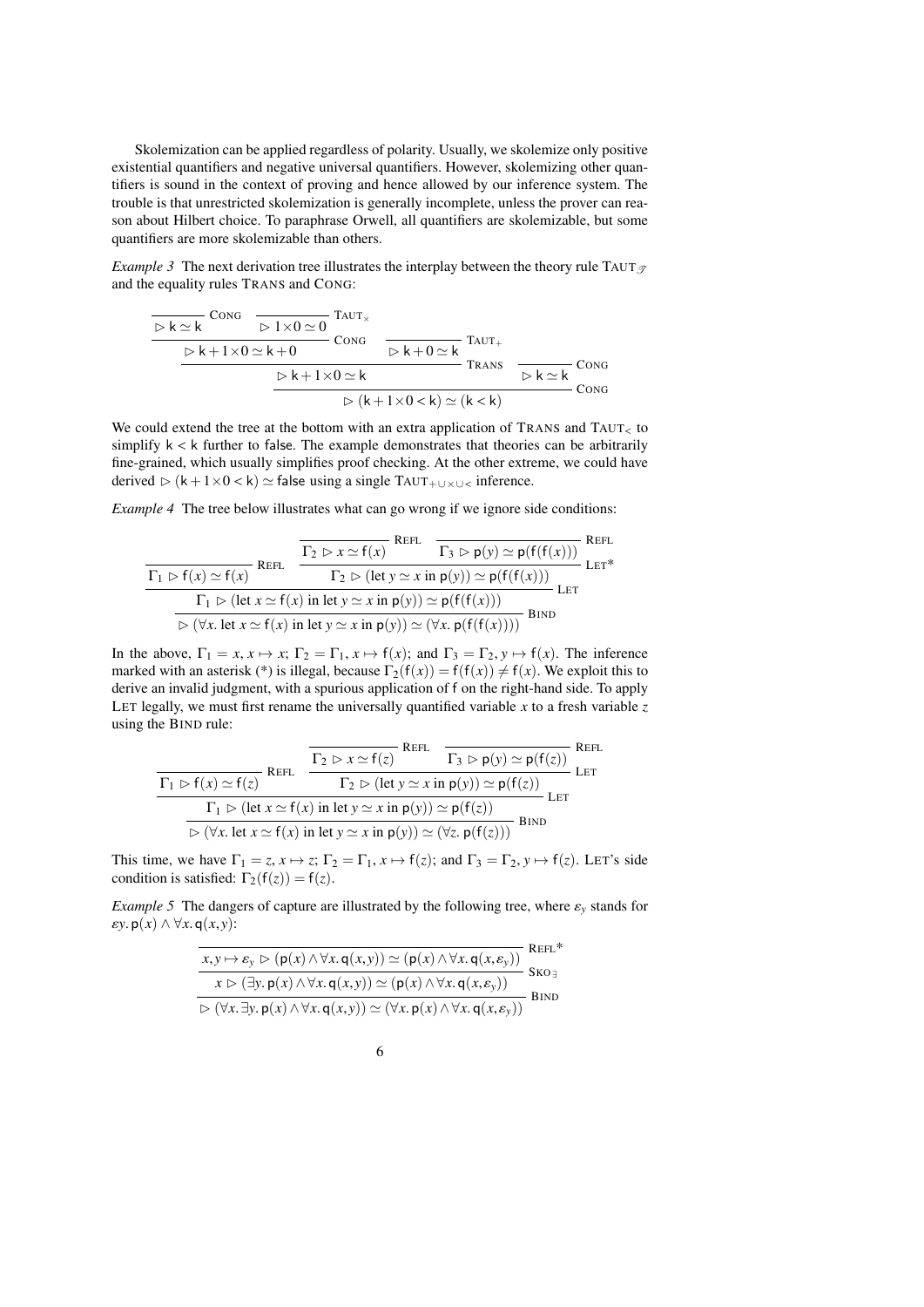The inference marked with an asterisk would be legal if REFL's side condition were stated using capturing substitution. The final judgment is unwarranted, because the free variable *x* in the first conjunct of  $\varepsilon$ <sub>*y*</sub> is captured by the inner universal quantifier on the right-hand side.

To avoid the capture, we rename the inner bound variable *x* to *z*. Then it does not matter whether substitution is capturing or capture-avoiding:

|                                                              | Refl                                                                                                                                                                                                                                                                                                                                                                                                                                                                                                                           |
|--------------------------------------------------------------|--------------------------------------------------------------------------------------------------------------------------------------------------------------------------------------------------------------------------------------------------------------------------------------------------------------------------------------------------------------------------------------------------------------------------------------------------------------------------------------------------------------------------------|
| Refl                                                         | <b>BIND</b>                                                                                                                                                                                                                                                                                                                                                                                                                                                                                                                    |
| $x, y \mapsto \varepsilon_y \triangleright p(x) \simeq p(x)$ | $\frac{\overline{x,y \mapsto \varepsilon_y, x \mapsto z \triangleright q(x,y) \simeq q(z,\varepsilon_y)} \frac{1}{x,y \mapsto \varepsilon_y \triangleright (\forall x. q(x,y)) \simeq (\forall z. q(z,\varepsilon_y))}$                                                                                                                                                                                                                                                                                                        |
|                                                              | CONG<br>$\frac{x,y \mapsto \varepsilon_{\mathbf{y}} \vartriangleright (\mathsf{p}(x) \wedge \forall x.\, \mathsf{q}(x,\mathbf{y})) \simeq (\mathsf{p}(x) \wedge \forall z.\, \mathsf{q}(z,\mathbf{\varepsilon_{\mathbf{y}}}))}{x \vartriangleright (\exists y.\, \mathsf{p}(x) \wedge \forall x.\, \mathsf{q}(x,\mathbf{y})) \simeq (\mathsf{p}(x) \wedge \forall z.\, \mathsf{q}(z,\mathbf{\varepsilon_{\mathbf{y}}}))}{\vartriangleright (\forall x.\, \exists y.\, \mathsf{p}(x) \wedge \forall x.\, \mathsf{q}(x,\mathbf{$ |
|                                                              | $SKO =$                                                                                                                                                                                                                                                                                                                                                                                                                                                                                                                        |
|                                                              | Bind                                                                                                                                                                                                                                                                                                                                                                                                                                                                                                                           |
|                                                              |                                                                                                                                                                                                                                                                                                                                                                                                                                                                                                                                |

#### <span id="page-7-0"></span>4 Contextual Recursion

We propose a generic algorithm for term transformations, based on structural recursion. The algorithm is parameterized by a few simple plugin functions embodying the essence of the transformation. By combining compatible plugin functions, we can perform several transformations in one traversal. Transformations can depend on some context that encapsulates relevant information, such as bound variables, variable substitutions, and polarity. Each transformation can define its own notion of context that is threaded through the recursion.

The output is generated by a proof module that maintains a stack of derivation trees. The procedure  $apply(R, n, \Gamma, t, u)$  pops *n* derivation trees  $\bar{\mathscr{D}}_n$  from the stack and pushes the tree

$$
\frac{\mathscr{D}_1 \quad \cdots \quad \mathscr{D}_n}{\Gamma \rhd t \simeq u} R
$$

onto the stack. The plugin functions are responsible for invoking *apply* as appropriate. We will show in Section [5](#page-12-0) that the side conditions of the inference system in the previous section are all satisfied, by construction.

#### 4.1 The Generic Algorithm

The algorithm takes as arguments a context and a term, initially respectively the empty context and the term to process, and returns the processed term. It performs a depth-first postorder contextual recursion on the term to process. Subterms are processed first; then the term together with the rewritten subterms are processed in turn. The context  $\Delta$  is updated in a transformation-specific way with each recursive call. This context is abstract from the point of view of the algorithm. It is only used and updated in the plugin functions.

The plugin functions are divided into two groups: *ctx\_let*, *ctx\_quant*, and *ctx\_app* update the context when entering the body of a binder or when moving from a function symbol to one of its arguments; *build\_let*, *build\_quant*, *build\_app*, and *build\_var* return the processed term and produce the corresponding derivation as a side effect.

function *process*( $\Delta$ , *t*) match *t* case *x*: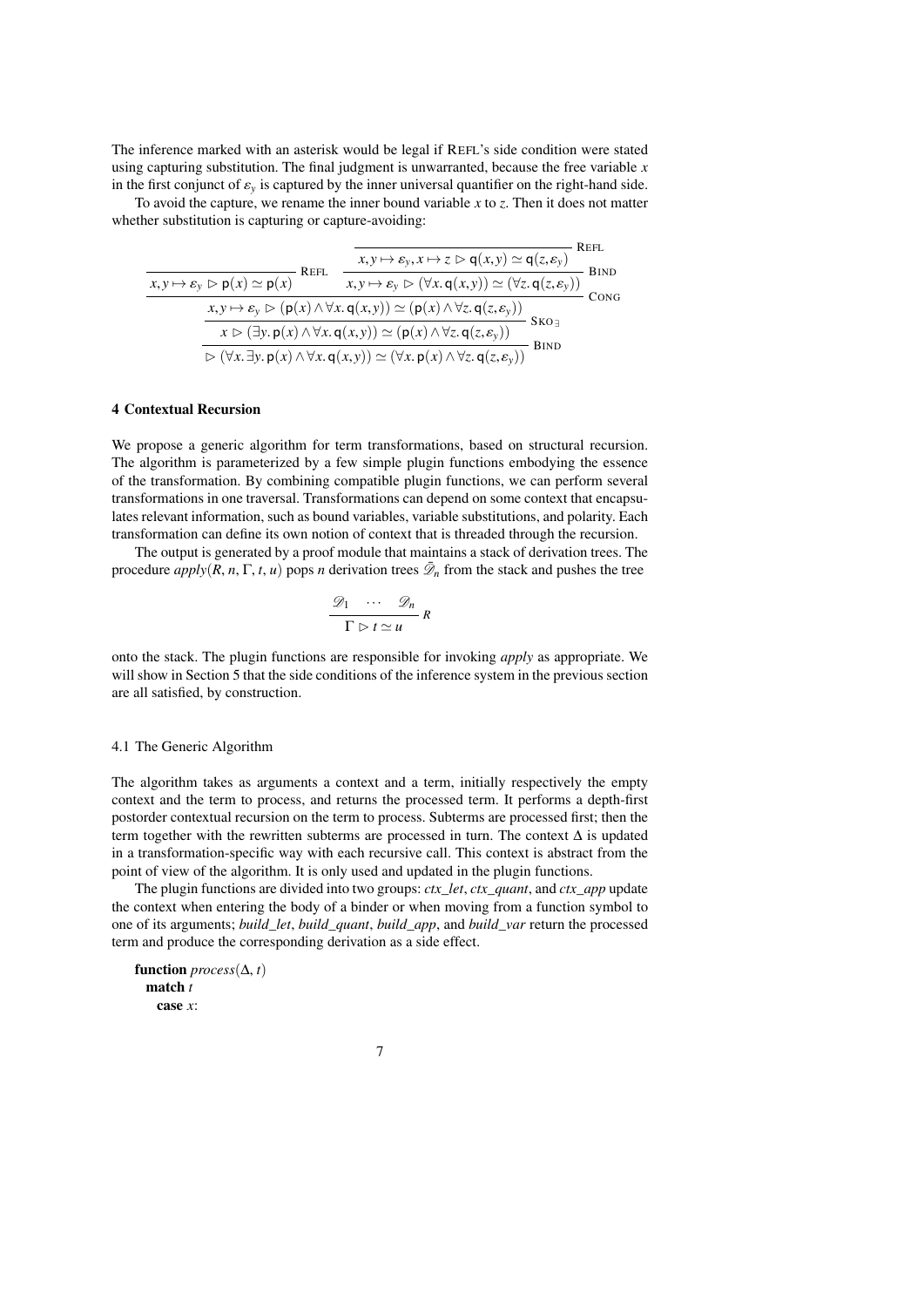```
return build_var(\Delta, x)
case f(\bar{t}_n):
    \bar{\Delta}'_n \leftarrow (ctx\_app(\Delta, f, \bar{t}_n, i))_{i=1}^nreturn build_app (\Delta, \bar{\Delta}'_n, f, \bar{t}_n, (process(\Delta'_i, t_i))_{i=1}^n)case Qx. ϕ:
    Δ' ← ctx_quant(Δ, Q, x, φ)<br>
return build quant(Δ Δ'return build_quant(\Delta, \Delta', Q, x, \varphi, process(\Delta', \varphi))
case let \bar{x}_n \simeq \bar{r}_n in t':
    \Delta' \leftarrow ctx\_let(\Delta, \bar{x}_n, \bar{r}_n, t')<br>
return build let(\Delta, \Delta' ⊼
    \textbf{return } build\_let(\Delta, \Delta', \bar{x}_n, \bar{r}_n, t', process(\Delta', t'))
```
#### <span id="page-8-0"></span>4.2 'Let' Expansion and  $\alpha$ -Conversion

The first instance of the contextual recursion algorithm expands 'let' expressions and renames bound variables systematically to avoid capture. Skolemization and theory simplification, presented below, assume that this transformation has been performed.

The context consists of a list of fixed variables and variable substitutions, as in Sect. [3.](#page-3-0) The plugin functions are as follows:

function  $ctx$ *\_let*( $\Gamma$ ,  $\bar{x}_n$ ,  $\bar{r}_n$ , *t*) **return**  $\Gamma$ ,  $\bar{x}_n \mapsto (process(\Gamma, r_i))_{i=1}^n$ function *ctx\_app*( $\Gamma$ ,  $f$ ,  $\bar{t}_n$ , *i*) return Γ **function** *build\_let*( $\Gamma, \Gamma', \bar{x}_n, \bar{r}_n, t, u$ )<br>*apply*( $\Gamma$ ET *n*+1  $\Gamma$  let  $\bar{x} \approx \bar{r}$  in  $apply$ (LET,  $n+1$ ,  $\Gamma$ , let  $\bar{x}_n \simeq \bar{r}_n$  in  $t, u$ ) return *u* **function** *build\_app*( $\Gamma$ ,  $\overline{\Gamma}'_n$ ,  $f$ ,  $\overline{t}_n$ ,  $\overline{u}_n$ )<br>*apply*( $\overline{C}$ ONG,  $n \Gamma$ ,  $f(\overline{t})$ )  $f(\overline{u})$ )  $apply$ (CONG, *n*,  $\Gamma$ ,  $f(\bar{t}_n)$ ,  $f(\bar{u}_n)$ ) return  $f(\bar{u}_n)$ function  $ctx\_quant(\Gamma, Q, x, \varphi)$ *y* ← fresh variable return Γ, *y*,  $x \mapsto y$ **function** *build\_quant*( $\Gamma, \Gamma', Q, x, \varphi, \psi$ )<br> $y \leftarrow \Gamma'(x)$  $y \leftarrow \Gamma'(x)$  $apply(BIND, 1, \Gamma, Ox, \varphi, Oy, \psi)$ return *Qy*. ψ function *build\_var*( $\Gamma$ , *x*) *apply*(REFL, <sup>0</sup>, <sup>Γ</sup>, *<sup>x</sup>*, <sup>Γ</sup>(*x*)) return Γ(*x*)

The *ctx\_let* and *build\_let* functions process 'let' expressions. In *ctx\_let*, the substituted terms are processed further before they are added to a substitution entry in the context. In *build\_let*, the LET rule is applied and the transformed term is returned. Analogously, the *ctx\_quant* and *build\_quant* functions rename quantified variables systematically. This ensures that any variables that arise in the range of the substitution specified by *ctx\_let* will resist capture when the substitution is applied (cf. Example [4\)](#page-6-0). Finally, the *ctx\_app*, *build\_app*, and *build\_var* functions simply reproduce the term traversal in the generated proof; they perform no transformation-specific work.

*Example 6* Following up on Example [1,](#page-5-0) assume  $\varphi = \text{let } x \simeq a$  in  $p(x, x)$ . Given the above plugin functions, *process*( $\varnothing, \varphi$ ) returns  $p(a,a)$ . It is instructive to study the evolution of the stack during the execution of *process*. First, in *ctx\_let*, the term a is processed recursively; the call to *build app* pushes a nullary CONG step with succedent  $\triangleright$  a  $\simeq$  a onto the stack. Then the term  $p(x, x)$  is processed. For each of the two occurrences of *x*, *build\_var* pushes a REFL step onto the stack. Next, *build\_app* applies a CONG step to justify rewriting under p: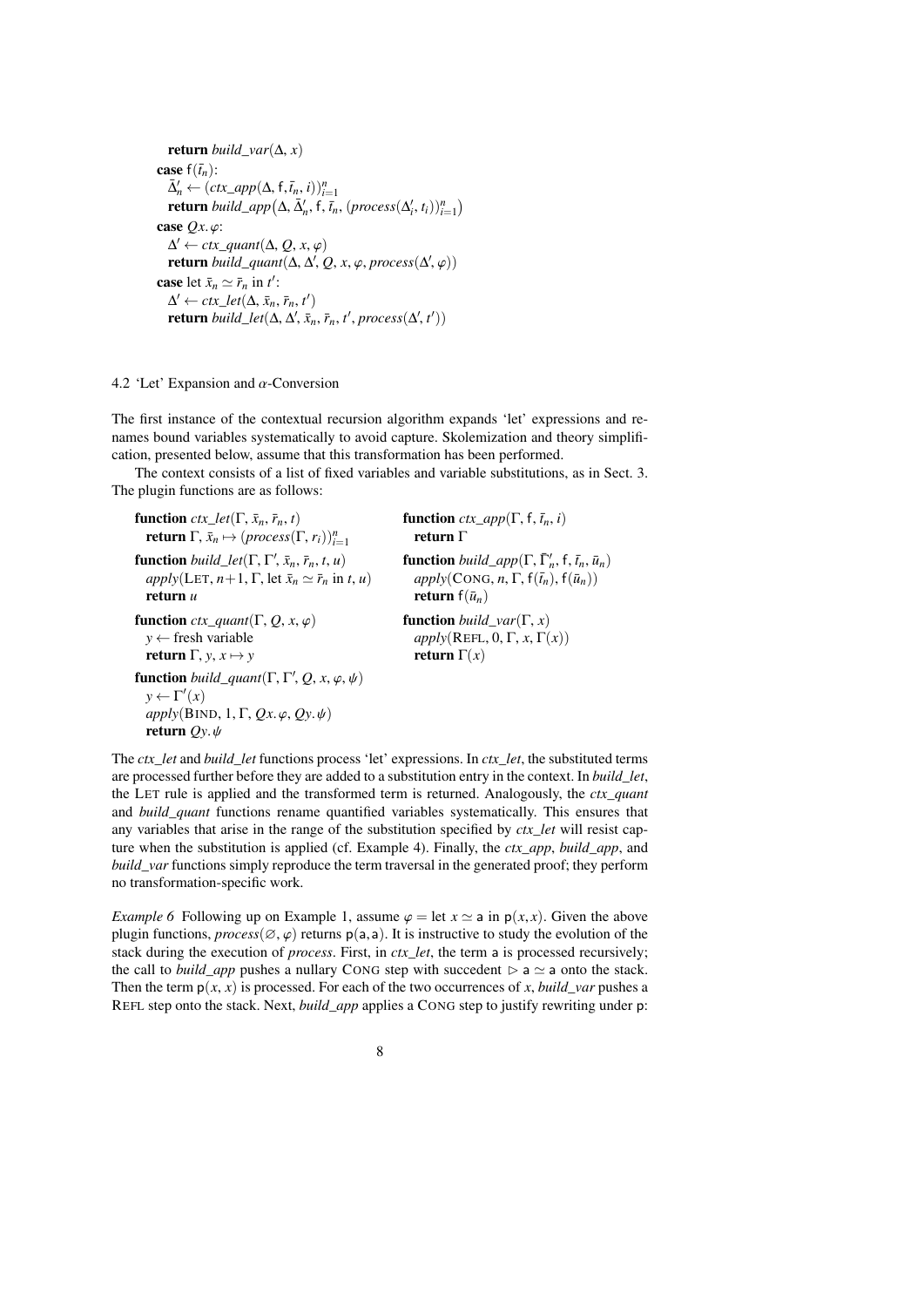The two REFL steps are popped, and a binary CONG is pushed. Finally, *build\_let* performs a LET inference with succedent  $\triangleright \varphi \simeq p(a,a)$  to complete the proof: The two CONG steps on the stack are replaced by the LET step. The stack now consists of a single item: the derivation tree of Example [1.](#page-5-0)

#### <span id="page-9-0"></span>4.3 Skolemization

Our second transformation, skolemization, assumes that 'let' expressions have been expanded and bound variables have been renamed apart. The context is a pair  $\Delta = (\Gamma, p)$ , where  $\Gamma$  is a context as defined in Sect. [3](#page-3-0) and *p* is the polarity (+, –, or ?) of the term being processed. The main plugin functions are those that manipulate quantifiers:

| <b>function</b> ctx_quant( $(\Gamma, p)$ , Q, x, $\varphi$ )            | <b>function</b> build_quant $((\Gamma, p), \Delta', Q, x, \varphi, \psi)$ |
|-------------------------------------------------------------------------|---------------------------------------------------------------------------|
| if $(Q, p) \in \{(\exists, +), (\forall, -)\}\)$ then                   | if $(Q, p) \in \{(\exists, +), (\forall, -)\}\)$ then                     |
| $\Gamma' \leftarrow \Gamma, x \mapsto sko\_term(\Gamma, Q, x, \varphi)$ | $apply(SKO_O, 1, \Gamma, Qx, \varphi, \psi)$                              |
| else                                                                    | return $\psi$                                                             |
| $\Gamma' \leftarrow \Gamma, x$                                          | else                                                                      |
| return $(\Gamma', p)$                                                   | $apply(BIND, 1, \Gamma, Qx, \varphi, Qx, \psi)$                           |
|                                                                         | return $Ox.$ $\psi$                                                       |
|                                                                         |                                                                           |

The polarity component of the context is updated by *ctx\_app*, which is not shown. For example,  $ctx\_\,app((\Gamma, -), \neg, \varphi, 1)$  returns  $(\Gamma, +)$ , because if  $\neg \varphi$  occurs negatively in a larger formula, then  $\varphi$  occurs positively. The ? polarity emerges when *ctx\_app* analyzes the arguments of connectives such as equivalence  $(\leftrightarrow)$  and of uninterpreted predicates. The plugin functions *build\_app* and *build\_var* are as for 'let' expansion.

Positive occurrences of ∃ and negative occurrences of  $\forall$  are skolemized. All other quantifiers are kept as they are. The *sko*\_*term* function returns an applied Skolem function symbol following some reasonable scheme; for example, outer skolemization [\[39\]](#page-26-3) creates an application of a fresh function symbol to all variables fixed in the context. To comply with the inference system, the application of  $SKO<sub>∃</sub>$  or  $SKO<sub>∀</sub>$  in *build\_quant* instructs the proof module to systematically replace the Skolem term with the corresponding  $\varepsilon$  term in the derivation tree. In this way, the Skolem symbol is used during proof search, whereas the  $\varepsilon$  term is used to record the derivation.

*Example 7* Let  $\varphi = \neg \forall x. \mathbf{p}(x)$ . The call  $process((\emptyset, +), \varphi)$  skolemizes  $\varphi$  into  $\neg \mathbf{p}(c)$ , where c is a fresh Skolem constant. The initial *process* call invokes *ctx\_app* on ¬ as the second argument, making the context negative, thereby enabling skolemization of ∀. The substitution  $x \mapsto c$  is added to the context. Applying SKO<sub>∀</sub> instructs the proof module to replace c with  $\varepsilon x$ .  $\neg$  p(*x*). The resulting derivation tree is as in Example [2.](#page-5-1)

The difference between inner or outer skolemization [\[39\]](#page-26-3) is essentially only in the variables introduced in the Skolem terms. The proof itself is not sensitive to the type of skolemization used, since Skolem terms are replaced in the derivation by the corresponding  $\varepsilon$  terms. Also, mini- or maxi-scoping does not require any special processing. It amounts to formula rewriting, which can be understood as simplifications (as described in the next section) that are performed before skolemization is applied.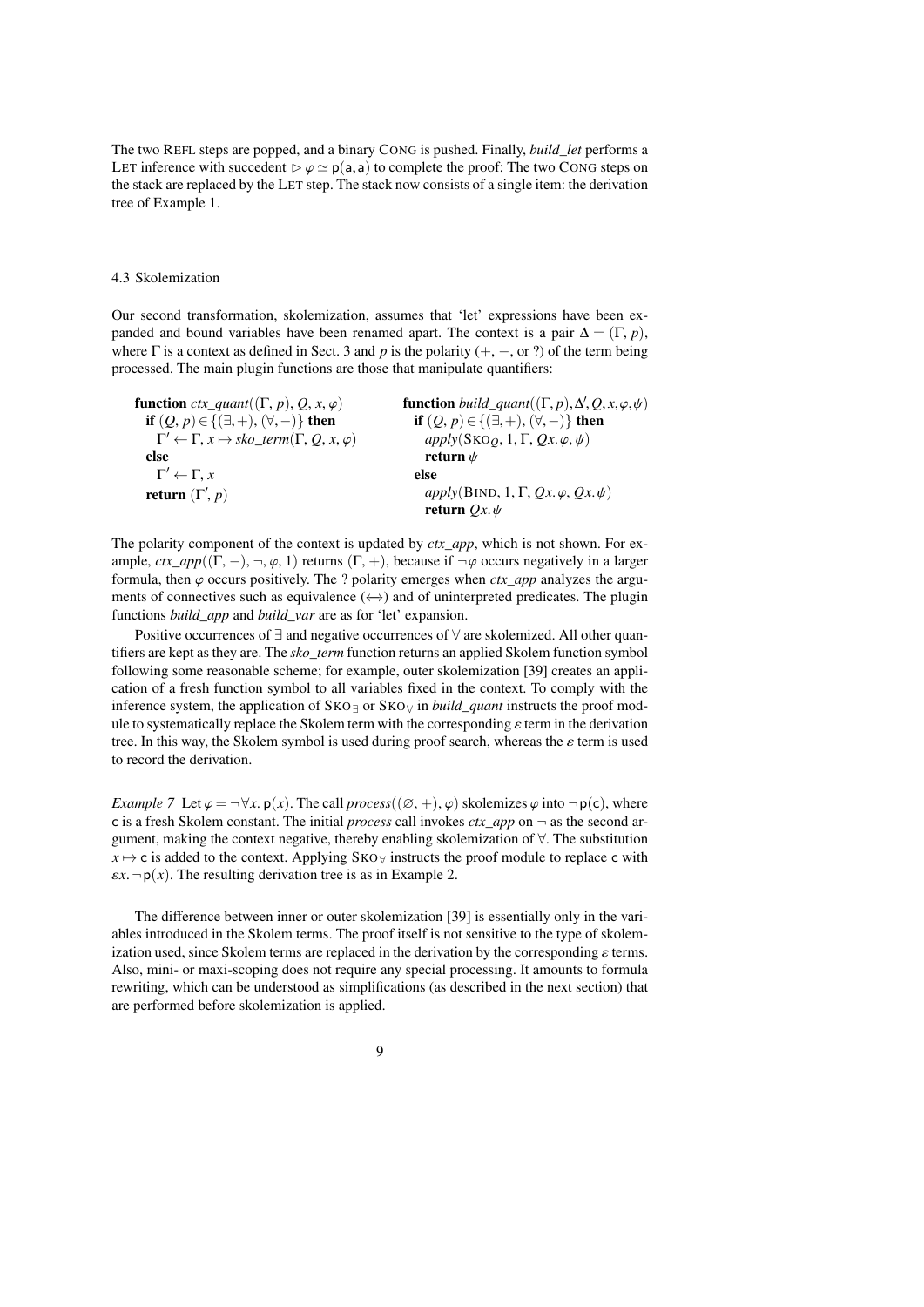#### <span id="page-10-0"></span>4.4 Theory Simplification

All kinds of theory simplification can be performed on formulas. We restrict our focus to a simple yet quite characteristic instance: the simplification of  $u + 0$  and  $0 + u$  to  $u$ . We assume that 'let' expressions have been expanded. The context is a list of fixed variables. The plugin functions *ctx\_app* and *build\_var* are as for 'let' expansion (Sect. [4.2\)](#page-8-0); the remaining ones are presented below:

function *ctx\_quant*( $\Gamma$ , *Q*, *x*,  $\varphi$ ) return <sup>Γ</sup>, *<sup>x</sup>* **function** *build\_quant*( $\Gamma, \Gamma', Q, x, \varphi, \psi$ )<br>*qnnb*<sup>(</sup>RIND, 1,  $\Gamma, Qx$  ( $\theta, Qx$  )( $\theta$ )  $apply(BIND, 1, \Gamma, Ox, \varphi, Ox, \psi)$ return *Qx*. ψ **function** *build\_app*( $\Gamma$ ,  $\overline{\Gamma}'_n$ ,  $f$ ,  $\overline{t}_n$ ,  $\overline{u}_n$ )<br>*apply*( $\overline{C}$ ONG,  $n \Gamma$ ,  $f(\overline{t})$ ,  $f(\overline{u})$ )  $apply$ (CONG, *n*,  $\Gamma$ ,  $f(\bar{t}_n)$ ,  $f(\bar{u}_n)$ ) if  $f(\bar{u}_n)$  has form  $u+0$  or  $0+u$  then  $apply(TAUT_+, 0, \Gamma, f(\bar{u}_n), u)$  $apply$ (TRANS, 2,  $\Gamma$ ,  $f(\bar{t}_n)$ , *u*) return *u* else return  $f(\bar{u}_n)$ 

The quantifier manipulation code, in *ctx\_quant* and *build\_quant*, is straightforward. The interesting function is *build\_app*. It first applies the CONG rule to justify rewriting the arguments. Then, if the resulting term  $f(\bar{u}_n)$  can be simplified further into a term *u*, it performs a transitive chain of reasoning:  $f(\bar{t}_n) \simeq f(\bar{u}_n) \simeq u$ .

*Example 8* Let  $\varphi = k + 1 \times 0 < k$ . Assuming that the framework has been instantiated with theory simplification for additive and multiplicative identity, invoking  $process(\emptyset, \varphi)$  returns the formula  $k < k$ . The generated derivation tree is as in Example [3.](#page-6-1)

#### <span id="page-10-1"></span>4.5 Combinations of Transformations

Theory simplification can be implemented as a family of transformations, each member of which embodies its own set of theory-specific rewrite rules. If the union of the rewrite rule sets is confluent and terminating, a unifying implementation of *build\_app* can apply the rules in any order until a fixpoint is reached. Moreover, since theory simplification modifies terms independently of the context, it is compatible with 'let' expansion and skolemization. This means that we can replace the *build\_app* implementation from Sect. [4.2](#page-8-0) or [4.3](#page-9-0) with that of Sect. [4.4.](#page-10-0) In particular, this allows us to perform arithmetic simplification in the substituted terms of a 'let' expression in a single pass (cf. Example [1\)](#page-5-0).

The combination of 'let' expansion and skolemization is less straightforward. Consider the formula  $\varphi = \text{let } y \simeq \exists x$ .  $p(x)$  in  $y \to y$ . When processing the subformula  $\exists x$ .  $p(x)$ , we cannot (or at least should not) skolemize the quantifier, because it has no unambiguous polarity; indeed, the variable *y* occurs both positively and negatively in the 'let' expression's body. We can of course give up and perform two passes: The first pass expands 'let' expressions, and the second pass skolemizes and simplifies terms. The first pass also provides an opportunity to expand equivalences, which are problematic for skolemization.

There is also a way to perform all the transformations in a single instance of the framework. The most interesting plugin functions are *ctx\_let* and *build\_var*:

**function** *ctx\_let*(( $\Gamma$ , *p*),  $\bar{x}_n$ ,  $\bar{r}_n$ , *t*) for  $i = 1$  to *n* do *apply*(REFL, <sup>0</sup>, <sup>Γ</sup>, *<sup>x</sup><sup>i</sup>* , <sup>Γ</sup>(*ri*))  $\Gamma' \leftarrow \Gamma, \bar{x}_n \mapsto (\Gamma(r_i))_{i=1}^n$ <br> **roturn**  $(\Gamma', n)$ return  $(\Gamma', p)$ function *build\_var*( $(\Gamma, p)$ , *x*)  $apply$ (REFL, 0, Γ, *x*, Γ(*x*))  $u \leftarrow process((\Gamma, p), \Gamma(x))$ *apply*(TRANS, <sup>2</sup>, <sup>Γ</sup>, <sup>Γ</sup>(*x*), *<sup>u</sup>*) return *u*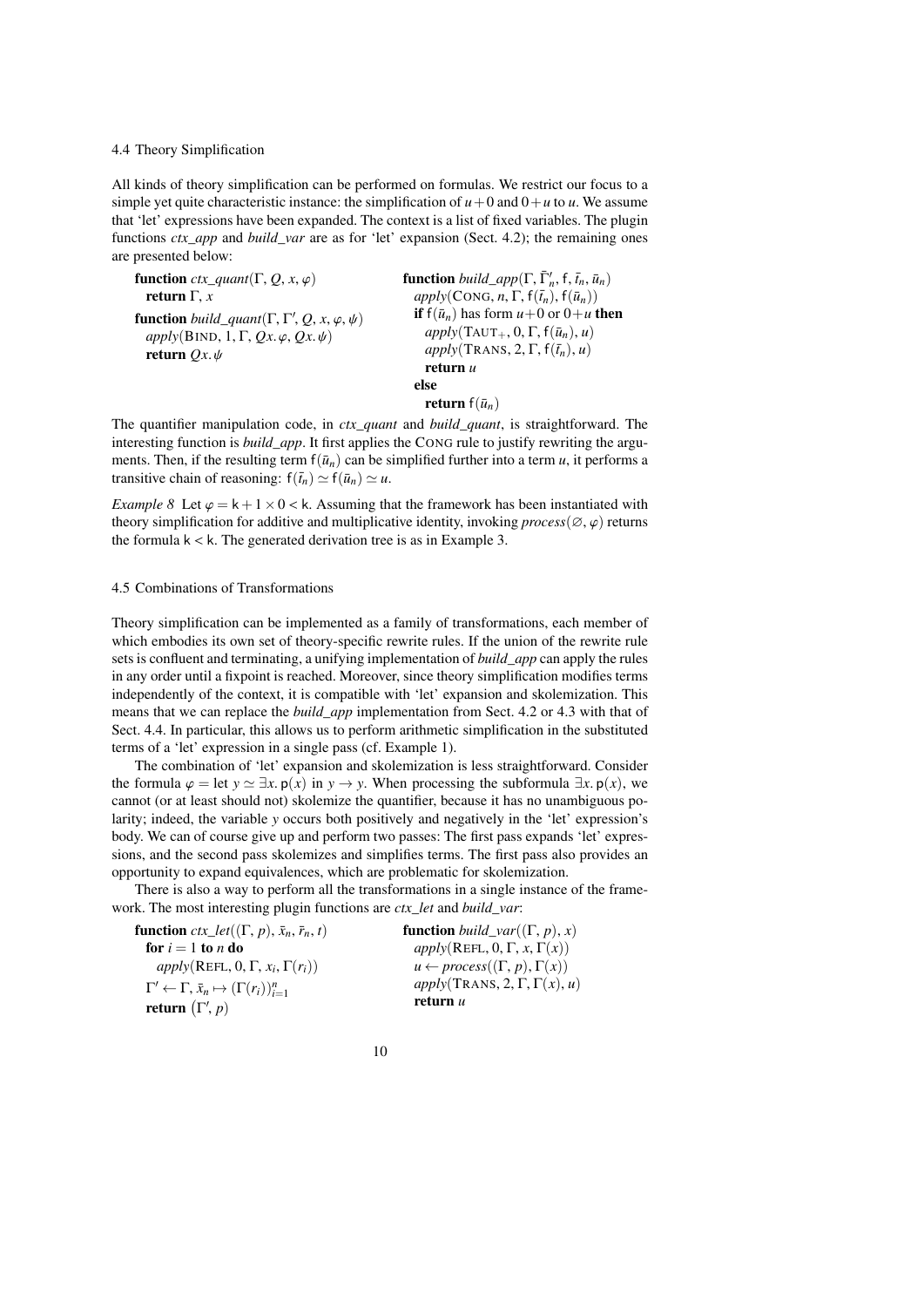In contrast to the corresponding function for 'let' expansion (Sect. [4.2\)](#page-8-0), *ctx\_let* does not process the terms  $\bar{r}_n$ , which is reflected by the *n* applications of REFL, and it must thread through polarities. The call to *process* is in *build\_var* instead, where it can exploit the more precise polarity information to skolemize the formula.

The *build\_let* function is essentially as before. The *ctx\_quant* and *build\_quant* functions are as for skolemization (Sect. [4.3\)](#page-9-0), except that the else cases rename bound variables apart (Sect. [4.2\)](#page-8-0). The *ctx\_app* function is as for skolemization, whereas *build\_app* is as for theory simplification (Sect. [4.4\)](#page-10-0).

For the formula  $\varphi$  given above, *process*( $(\varnothing, +)$ ,  $\varphi$ ) returns  $(\exists x. p(x)) \rightarrow p(c)$ , where c is a fresh Skolem constant. The substituted term <sup>∃</sup>*x*.p(*x*) is put unchanged into the substitution used to expand the 'let' expression. It is processed each time *y* arises in the body  $y \rightarrow y$ . The positive occurrence is skolemized; the negative occurrence is left as is. Using caching and a DAG representation of derivations, we can easily avoid the duplicated work that would arise if *y* occurred several times with positive polarity.

#### <span id="page-11-0"></span>4.6 Scope and Limitations

Other possible instances of contextual recursion are the clause normal form (CNF) transformation and the elimination of quantifiers using one-point rules. CNF transformation is an instance of rewriting of Boolean formulas and can be justified by a  $TAUT<sub>Bool</sub>$  rule. Just like Skolem terms are placeholders for  $\varepsilon$  expressions, Tseytin variables can be seen as placeholders for the formulas they represent, and all definitions of Tseytin variables simply become tautologies. This technique to produce proofs for CNF transformation has been implemented for long in veriT [\[7\]](#page-24-4). One-point rules—e.g., the transformation of  $\forall x. x \simeq a \rightarrow p(x)$  into p(a)—are similar to 'let' expansion and can be represented in much the same way in our framework. To eliminate one-point quantifiers, we would simply extend the the inference system with the following rules:

$$
\frac{\Gamma \rhd s \simeq t \quad \Gamma, x \mapsto t \rhd \varphi \simeq \psi}{\Gamma \rhd (\forall x. \ x \simeq s \to \varphi) \simeq \psi} \text{ 1PT}_{\forall} \quad \text{if } x \notin FV(s) \text{ and } \Gamma(t) = t
$$
\n
$$
\frac{\Gamma \rhd s \simeq t \quad \Gamma, x \mapsto t \rhd \varphi \simeq \psi}{\Gamma \rhd (\exists x. \ x \simeq s \land \varphi) \simeq \psi} \text{ 1PT}_{\exists} \quad \text{if } x \notin FV(s) \text{ and } \Gamma(t) = t
$$

The plugin functions used by *process* would also be similar to those for 'let' expansion, except that *ctx* quant would need to examine the quantified formula's body to determine whether a one-point rule is applicable.

Some transformations, such as symmetry breaking [\[17\]](#page-25-5) and rewriting based on global assumptions, require a global analysis of the problem that cannot be captured by local substitution of equals for equals. They are beyond the scope of the framework. Other transformations, such as simplification based on associativity and commutativity of function symbols, require traversing the terms to be simplified when applying the rewriting. Since *process* visits terms in postorder, the complexity of the simplifications would be quadratic, while a processing that applies depth-first preorder traversal can perform the simplifications with a linear complexity. Consider the formula  $a_1 \wedge (a_2 \wedge (\cdots \wedge a_n) \cdots)$ . Flattening it to an *n*-ary conjunction with a postorder algorithm would simplify each subterm to a sequence of flat conjunctions  $a_i \wedge \cdots \wedge a_n$  (for  $i = n - 2$  to 1), while a preorder algorithm could generate  $a_1 \wedge \cdots \wedge a_n$  in a single traversal. Therefore, applying such transformations optimally is also beyond the scope of the framework.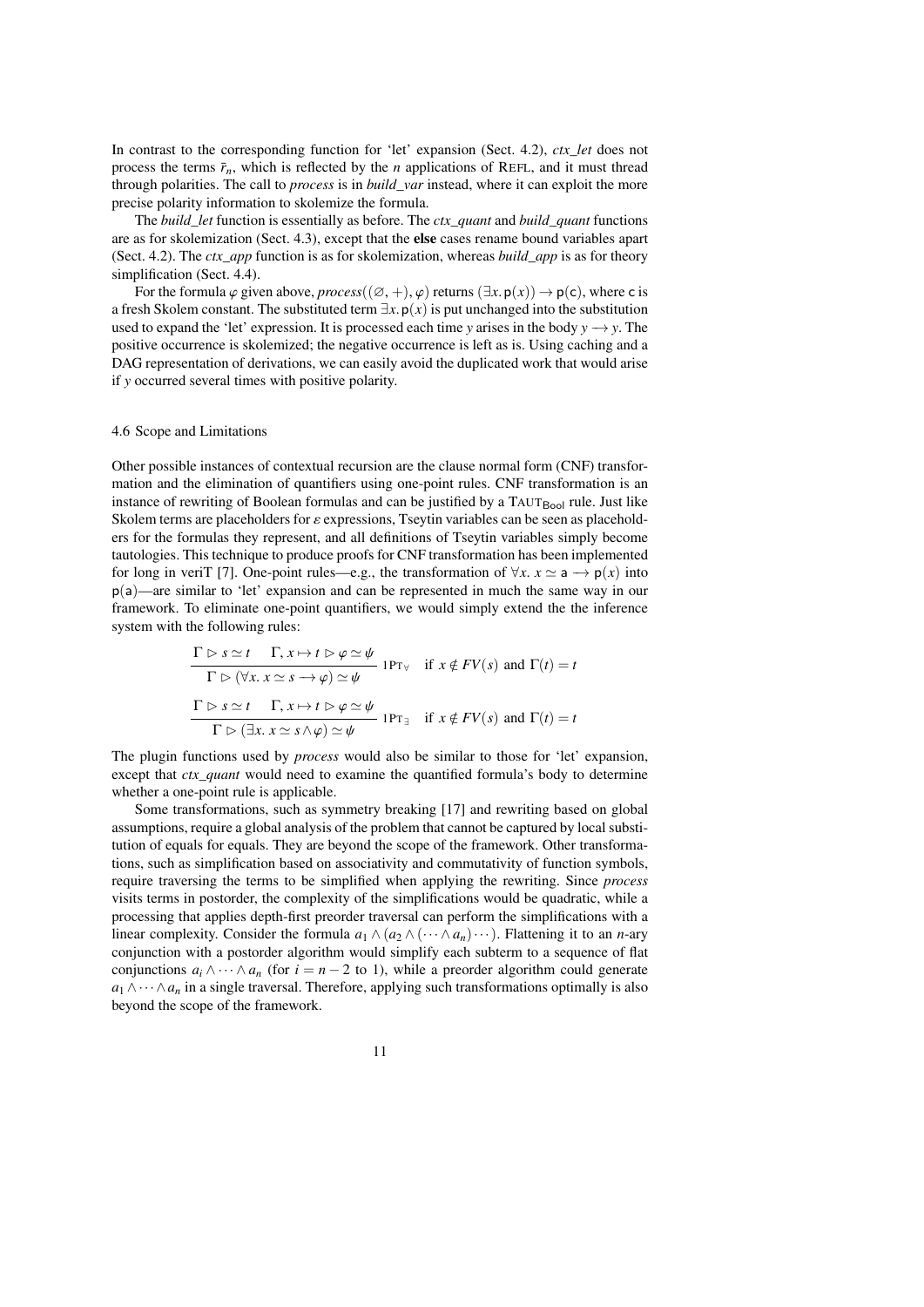#### <span id="page-12-0"></span>5 Theoretical Properties

<span id="page-12-1"></span> $\overline{\mathcal{L}}$ 

Before proving any properties of contextual recursion or proof checking, we establish the soundness of the inference rules they rely on. We start by encoding the judgments in a wellunderstood theory of binders: the simply typed  $\lambda$ -calculus. This provides a convenient standard basis to reason about them. In particular, it adequately captures the subtle combination of variable fixing, substitution, and shadowing that is embodied by a judgment.

A context and a term will be encoded together as a single  $\lambda$ -term. We call these somewhat nonstandard λ-terms *metaterms*. They are defined by the grammar

$$
M ::= \boxed{t} | \lambda x. M | (\lambda \bar{x}_n. M) \bar{t}_n
$$

where  $x_i$  and  $t_i$  are of the same sort for each  $i \in [n]$ . A metaterm is either a term *t* decorated with a box  $\Box$ , a  $\lambda$ -abstraction, or the application of an uncurried  $\lambda$ -abstraction that simultaneously binds *n* distinct variables to an *n*-tuple of terms. The box's role is to clearly delimit a term from its context.

We let  $\equiv_{\alpha\beta}$  denote syntactic equality modulo  $\alpha$ - and  $\beta$ -equivalence (i.e., up to renaming of bound variables and reduction of applied  $\lambda$ -abstractions). We use the letters *M*,*N*,*P* to refer to metaterms. The notion of type is as expected for simply typed  $\lambda$ -terms: The type of *t* is the sort of *t*; the type of  $\lambda x$ . *M* is  $\sigma \to \tau$ , where  $\sigma$  is the sort of *x* and  $\tau$  the type of  $\overline{M}$ ; and the type of  $(\lambda \bar{x}_n, M)$   $\bar{t}_n$  is the type of *M*. It is easy to see that all metaterms contain exactly one boxed term.  $M[t]$  denotes a metaterm whose box contains *t*, and  $M[N]$  denotes the same metaterm after its box has been replaced with the metaterm  $N$ . To lighten notation, we abbreviate the replacement  $M[\overline{u}]$  to  $M[\overline{u}]$ . Finally,  $V(M)$  is defined as the set of all free and bound variables occurring in *M*.

*Encoded judgments* will have the form  $M \simeq N$ , for some metaterms *M*,*N*. The  $\lambda$ -abstractions and applications represent the context, whereas the box stores the term. To invoke the theory oracle  $\models \mathcal{F}$ , we will need to *reify* equalities on metaterms—i.e., map them to equalities on terms. Let *M*, *N* be metaterms of type  $\sigma_1 \to \cdots \to \sigma_n \to \sigma$ , where  $\sigma$  is a (non-function) sort. We define  $reify(M \simeq N)$  as  $\forall \bar{x}_n$ .  $t \simeq u$ , where  $M =_{\alpha\beta} \lambda x_1 \dots \lambda x_n$ .  $\boxed{t}$  and  $N = \alpha \beta \lambda x_1 \ldots \lambda x_n$ . *u*. Because the right-hand sides of the two equivalences are in β-normal form, *t* and *u* are characterized uniquely up to the names of the bound variables. For example, if  $M = \lambda u$ . ( $\lambda v$ .  $p(v)$ ) *u* and  $N = \lambda w$ .  $q(w)$ , we have  $M = \alpha \beta \lambda x$ .  $p(x)$  and  $N = \alpha \beta \lambda x$ .  $q(x)$ , and the reification of  $M \simeq N$  is  $\forall x$ .  $p(x) \simeq q(x)$ .

The inference rules presented in Sect. [3](#page-3-0) can now be encoded as follows. We refer to these new rules collectively as the *encoded inference system*:

 $\overline{\phantom{a}}$  TAUT<sub>*T*</sub> if  $\models$  *T* reify( $M \simeq N$ )

$$
M \simeq N
$$
\n
$$
\frac{M \simeq N}{M \simeq P} \text{ Trans } \text{ if } N =_{\alpha\beta} N' \qquad \frac{(M[t_i] \simeq N[u_i])_{i=1}^n}{M[\overline{f(\overline{t}_n)}] \simeq N[\overline{t_1} \overline{u}_n]} \text{ CONG}
$$
\n
$$
\frac{M[\lambda y. (\lambda x. \overline{\varphi}) y] \simeq N[\lambda y. \overline{\psi}]}{M[\underline{Qx. \varphi}] \simeq N[\underline{Qy. \psi}]} \text{ BIND} \text{ if } y \notin FV(Qx. \varphi) \cup V(M)
$$
\n
$$
\frac{M[(\lambda x. \overline{\varphi}) (\varepsilon x. \varphi)] \simeq N}{M[\overline{\exists x. \varphi}] \simeq N} \text{ SKO}_{\overline{1}} \qquad \frac{M[(\lambda x. \overline{\varphi}) (\varepsilon x. \neg \varphi)] \simeq N}{M[\overline{\forall x. \varphi}] \simeq N} \text{ SKO}_{\forall}
$$
\n
$$
\frac{M[\overline{r_i}] \simeq N[\overline{s_i}]_{i=1}^n M[(\lambda \overline{x_n} \cdot \overline{t}]) \overline{s_n}] \simeq N[\underline{u}]}{\text{LET } \text{ if } M[\overline{s_i}] =_{\alpha\beta} N[\overline{s_i}] \text{ for all } i \in [n]}
$$

12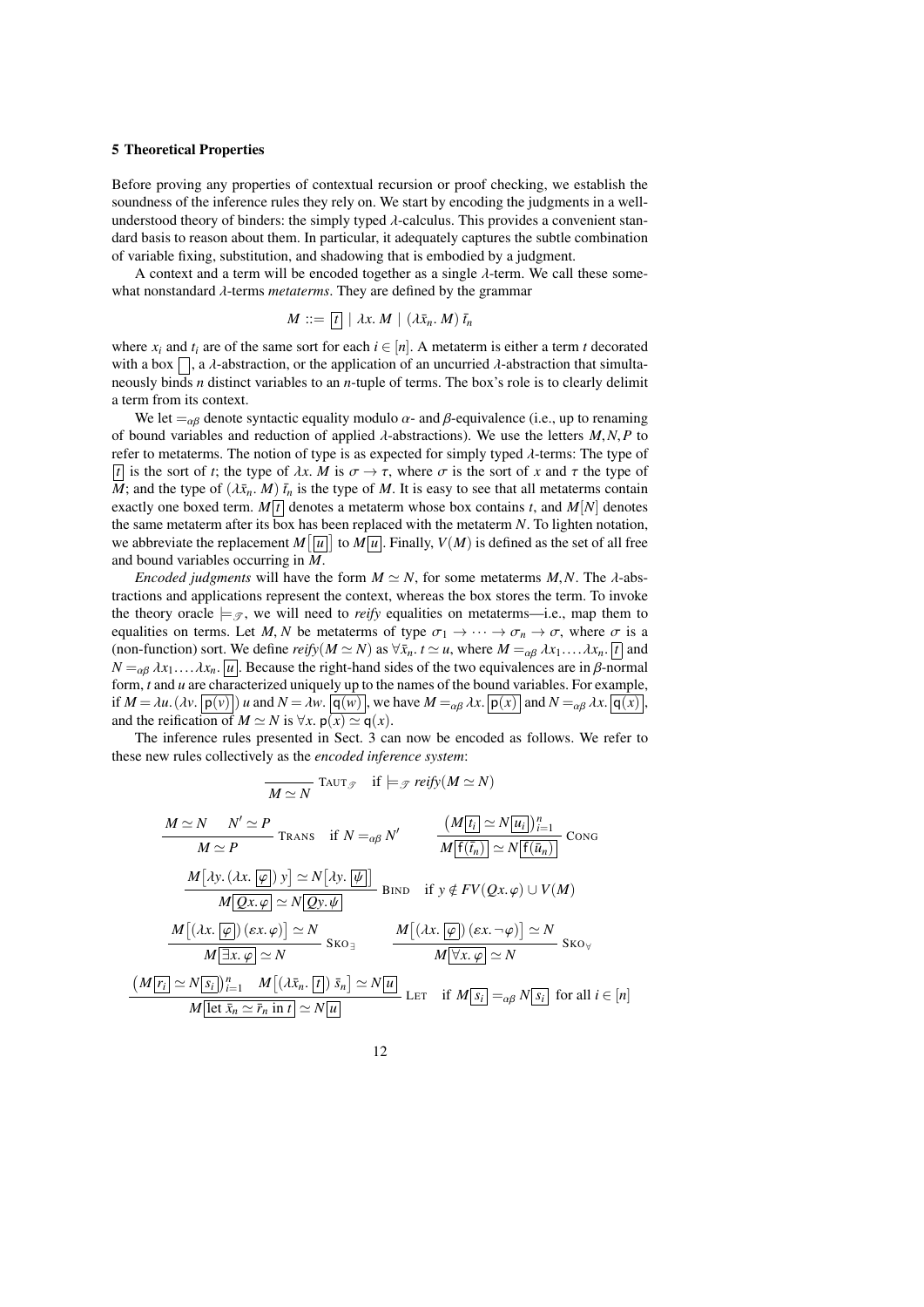**Lemma 9** If the judgment  $M \simeq N$  is derivable using the encoded inference system with the *theories*  $\mathscr{T}_1,\ldots,\mathscr{T}_n$ , *then*  $\models \mathscr{T}$  *reify*( $M \simeq N$ ) *with*  $\mathscr{T} = \mathscr{T}_1 \cup \cdots \cup \mathscr{T}_n \cup \simeq \cup \mathscr{E} \cup$  let.

*Proof* By structural induction on the derivation of  $M \simeq N$ . For each inference rule, we assume  $\models$  *s reify*( $M_i \simeq N_i$ ) for each judgment  $M_i \simeq N_i$  in the antecedent and show that  $\models$  *s reify*( $M \simeq N$ ). In most of the cases, we implicitly rely on basic properties of the  $\lambda$ -calculus to reason about *reify*.

CASE TAUT  $\mathcal{P}'$ : This is trivial because  $\mathcal{P}' \subseteq \mathcal{P}$  by definition of  $\mathcal{P}$ .

CASES TRANS, CONG, AND BIND: These follow from the theory of equality ( $\simeq$ ).

CASES SKO∃, SKO $\vee$ , AND LET: These follow from  $(\varepsilon_1)$  $(\varepsilon_1)$  $(\varepsilon_1)$  and  $(\varepsilon_2)$  $(\varepsilon_2)$  $(\varepsilon_2)$  or [\(let\)](#page-3-2) and from the congruence of equality. congruence of equality.

A judgment  $\Gamma \rhd t \simeq u$  is encoded as  $L(\Gamma)[t] \simeq R(\Gamma)[u]$ , where

$$
L(\varnothing)[t] = [t] \qquad R(\varnothing)[u] = [u]
$$
  
\n
$$
L(x,\Gamma)[t] = \lambda x. L(\Gamma)[t] \qquad R(x,\Gamma)[u] = \lambda x. R(\Gamma)[u]
$$
  
\n
$$
L(\bar{x}_n \mapsto \bar{s}_n, \Gamma)[t] = (\lambda \bar{x}_n. L(\Gamma)[t]) \bar{s}_n \qquad R(\bar{x}_n \mapsto \bar{s}_n, \Gamma)[u] = R(\Gamma)[u]
$$

The *<sup>L</sup>* function encodes the substitution entries of <sup>Γ</sup> as λ-abstractions applied to tuples. Reducing the applied λ-abstractions effectively applies *subst*(Γ). For example:

$$
L(x \mapsto 7, x \mapsto g(x))[x] = (\lambda x. (\lambda x. \overline{x}]) (g(x))) 7 =_{\alpha\beta} \underline{g(7)}
$$

$$
L(x \mapsto 7, x, x \mapsto g(x))[x] = (\lambda x. \lambda x. (\lambda x. \overline{x}]) (g(x))) 7 =_{\alpha\beta} \lambda x. \overline{g(x)}
$$

For any derivable judgment  $\Gamma \triangleright t \simeq u$ , the terms t and u must have the same sort, and the metaterms  $L(\Gamma)[t]$  and  $R(\Gamma)[u]$  must have the same type. Another property is that  $L(\Gamma)[t]$ is of the form  $M[t]$  for some *M* that is independent of *t* and similarly for  $R(\Gamma)[u]$ , motivating the suggestive brackets around *L*'s and *R*'s term argument.

<span id="page-13-0"></span>**Lemma 10** *Let*  $\bar{x}_n$  *be the variables fixed by*  $\Gamma$  *in order of occurrence. Then*  $L(\Gamma)[t] =_{\alpha\beta}$  $\lambda x_1 \ldots \lambda x_n$ .  $\Gamma(t)$ .

*Proof* By induction on Γ.

 $CASE \oslash: L(\oslash [t] = [t] = \overline{\oslash (t)}.$ CASE *x*, Γ: Let  $\bar{y}_n$  be the variables fixed by Γ.<br> $L(x, \Gamma)[t] = \lambda x. L(\Gamma)[t]$ 

$$
L(x, \Gamma)[t] = \lambda x. L(\Gamma)[t]
$$
  
=<sub>αβ</sub>  $\lambda x. \lambda y_1 ... \lambda y_n. \Gamma(t)$  {by the induction hypothesis}  
=  $\lambda x. \lambda y_1 ... \lambda y_n. \Gamma(x, \Gamma)(t)$  {by (\*), below}

where (\*) is the property that  $\textit{subst}(\Gamma) = \textit{subst}(x, \Gamma)$  for all x and  $\Gamma$ , which is easy to prove by structural induction on Γ.

CASE  $\bar{x}_n \mapsto \bar{s}_n$ , Γ: Let  $\bar{y}_n$  be the variables fixed by Γ, and let  $\rho = {\bar{x}_n \mapsto \bar{s}_n}$ .<br>  $L(\bar{x}_n \mapsto \bar{s}_n$ , Γ) [t] =  $(\lambda \bar{x}_n, L(\Gamma)[t]) \bar{s}_n$ 

$$
L(\bar{x}_n \mapsto \bar{s}_n, \Gamma)[t] = (\lambda \bar{x}_n. L(\Gamma)[t]) \bar{s}_n
$$
  
\n
$$
=_{\alpha\beta} (\lambda \bar{x}_n. \lambda y_1. \dots \lambda y_n. \overline{\Gamma(t)}) \bar{s}_n
$$
 {by the induction hypothesis}  
\n
$$
=_{\alpha\beta} \lambda y_1. \dots \lambda y_n. \overline{\rho(\Gamma(t))}
$$
 {by β-reduction}  
\n
$$
= \lambda y_1. \dots \lambda y_n. \overline{(\bar{x}_n \mapsto \bar{s}_n, \Gamma)(t)}
$$
 {by (\*\*), below}

<span id="page-13-1"></span>where (\*\*) is the property that  $\rho \circ \textit{subst}(\Gamma) = \textit{subst}(\bar{x}_n \mapsto \bar{s}_n, \Gamma)$  for all  $\bar{x}_n$ ,  $\bar{s}_n$ , and  $\Gamma$ , which is easy to prove by structural induction on Γ. The β-reduction step above is possible since,<br>by construction, the variables  $\bar{v}_n$  do not occur in  $\bar{x}_n \mapsto \bar{s}_n$ . by construction, the variables  $\bar{y}_n$  do not occur in  $\bar{x}_n \mapsto \bar{s}_n$ .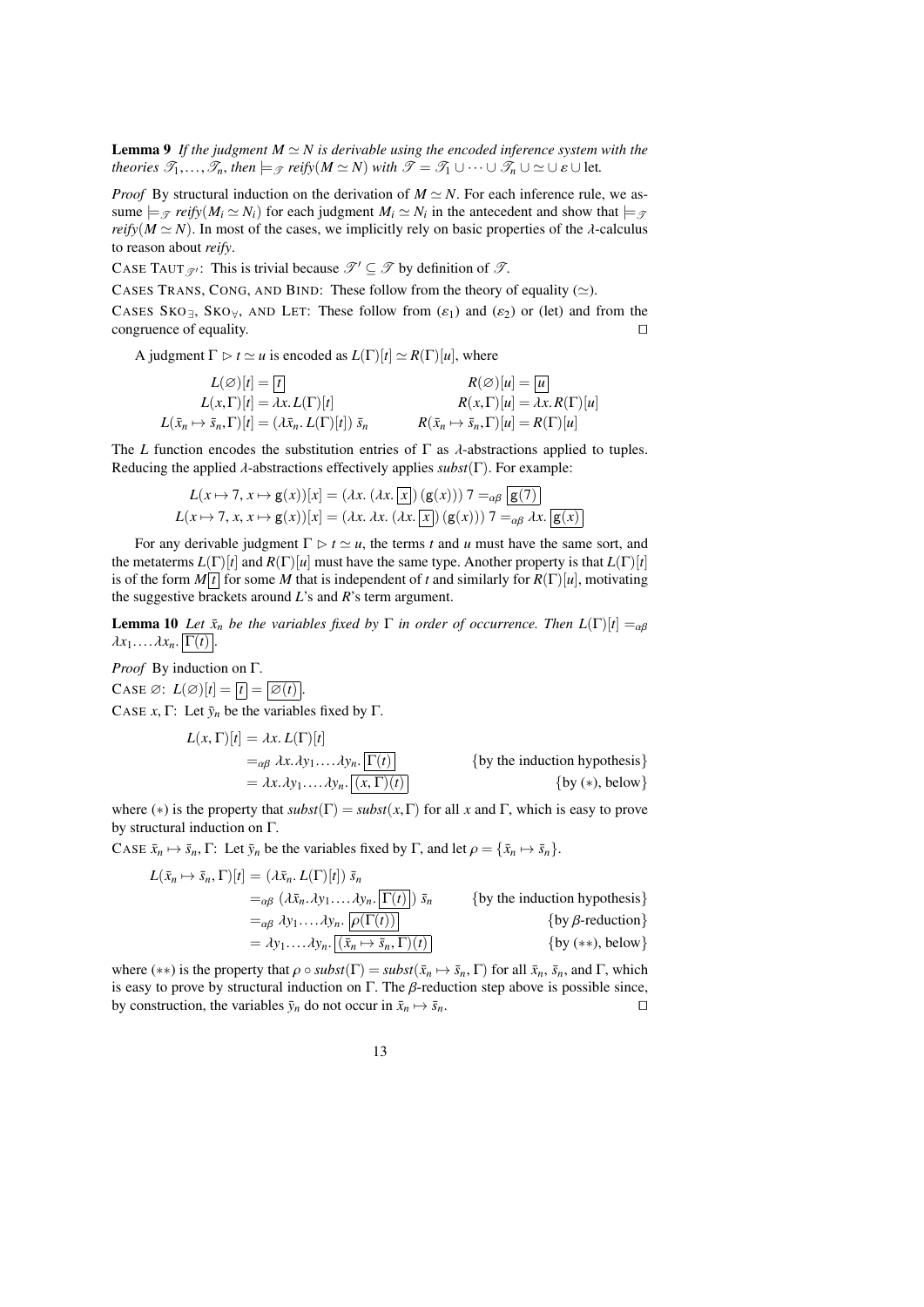**Lemma 11** *If the judgment*  $\Gamma \triangleright t \simeq u$  *is derivable using the original inference system, then*  $L(\Gamma)[t] \simeq R(\Gamma)[u]$  *is derivable using the encoded inference system.* 

*Proof* By structural induction on the derivation of  $\Gamma \triangleright t \simeq u$ .

CASE TAUT  $\mathcal{T}$ : We have  $\models \mathcal{T}$   $\Gamma(t) \simeq u$ . Using Lemma [10,](#page-13-0) we can easily show that  $\models \mathcal{T}$  $\Gamma(t) \simeq u$  is equivalent to  $\models_{\mathcal{T}} relfyl(L(\Gamma)[t] \simeq R(\Gamma)[u])$ , the side condition of the encoded TAUT  $\mathcal{T}$  rule.

CASE BIND: The encoded antecedent is  $M[\lambda y.(\lambda x. (\varphi)) y] \simeq N[\lambda y. (\psi)]$  (i.e.,  $L(\Gamma, y, x \mapsto y)$ )<br>  $[\omega] \sim R(\Gamma, y, x \mapsto y) [\psi]$  and the encoded succedent is  $M[\Omega x, \varphi] \sim N[\Omega y, \psi]$ . By the induc- $[\varphi] \simeq R(\Gamma, y, x \mapsto y][\psi]$ , and the encoded succedent is  $M[\overline{Qx, \varphi}] \simeq N[\overline{Qy, \psi}]$ . By the induction hypothesis, the encoded antecedent is derivable. Thus, by the encoded BIND rule, the encoded succedent is derivable.

CASES CONG, SKO∃, AND SKO∀: Similar to BIND.

CASE TRANS: If  $\Gamma(t) = t$ , the substitution entries of  $\Gamma$  affect only variables that do not occur free in *t*. Hence,  $R(\Gamma)[t] =_{\alpha\beta} L(\Gamma)[t]$ , as required by the encoded TRANS rule.

CASE LET: Similar to TRANS.

Incidentally, the converse of Lemma [11](#page-13-1) does not hold, since the encoded inference rules allow metaterms that contain applied  $\lambda$ -abstractions on the right-hand side of  $\simeq$ , which do not correspond to any original inference.

**Theorem 12 (Soundness of Inferences)** *If the judgment*  $\Gamma \triangleright t \simeq u$  *is derivable using the original inference system with the theories*  $\mathcal{T}_1,\ldots,\mathcal{T}_n$ , *then*  $\models_{\mathcal{T}} \Gamma(t) \simeq u$  *with*  $\mathcal{T} = \mathcal{T}_1 \cup$  $\cdots \cup \mathscr{T}_n \cup \simeq \cup \varepsilon \cup \text{let.}$ 

*Proof* This follows from Lemmas [9](#page-12-1) and [11.](#page-13-1) The equivalence of  $\models \mathcal{T}(\mathbf{r}) \simeq \mathbf{u}$  and  $\models \mathcal{T}(\mathbf{r})$ *reify*( $L(\Gamma)[t] \simeq R(\Gamma)[u]$ ) can be shown along the lines of case TAUT  $\mathcal{T}$  of Lemma [11.](#page-13-1)  $\square$ 

We turn to the contextual recursion algorithm that generates derivations in that system. The first question is, *Are the derivation trees valid?* In particular, it is not obvious from the code that the side conditions of the inference rules are always satisfied.

First, we need to introduce some terminology. A term is *shadowing-free* if nested binders always bind variables with different names, and if bound variables do not also occur free; for example,  $\forall x$ . ( $\forall y$ .  $p(x, y)$ )  $\land$  ( $\forall y$ .  $q(y)$ ) is shadowing-free, whereas  $\forall x$ . ( $\forall x$ .  $p(x, y)$ )  $\land$ (∀*y*. <sup>q</sup>(*y*)) is not. The set of variables *fixed* by <sup>Γ</sup> is written *fix*(Γ), and the set of variables *replaced* by  $\Gamma$  is written *repl*( $\Gamma$ ). They are defined as follows:

$$
fix(\varnothing) = \{\} \qquad \qquad \text{repl}(\varnothing) = \{\} \qquad \qquad \text{repl}(\varnothing) = \{\} \qquad \qquad \text{repl}(\Gamma, x) = \text{repl}(\Gamma) \qquad \qquad \text{repl}(\Gamma, x) = \text{repl}(\Gamma) \qquad \qquad \text{repl}(\Gamma, \bar{x}_n \mapsto \bar{s}_n) = \text{fix}(\Gamma) \qquad \qquad \text{repl}(\Gamma, \bar{x}_n \mapsto \bar{s}_n) = \{x_i \mid s_i \neq x_i\} \cup \text{repl}(\Gamma) \qquad \qquad \text{repl}(\Gamma, \bar{x}_n \mapsto \bar{s}_n) = \{x_i \mid s_i \neq x_i\} \cup \text{repl}(\Gamma) \qquad \qquad \text{repl}(\Gamma, \bar{x}_n \mapsto \bar{s}_n) = \{x_i \mid s_i \neq x_i\} \cup \text{repl}(\Gamma) \qquad \qquad \text{repl}(\Gamma, \bar{x}_n \mapsto \bar{x}_n) = \{x_i \mid s_i \neq x_i\} \cup \text{repl}(\Gamma) \qquad \qquad \text{repl}(\Gamma, \bar{x}_n \mapsto \bar{x}_n) = \{x_i \mid s_i \neq x_i\} \cup \text{repl}(\Gamma) \qquad \qquad \text{repl}(\Gamma, \bar{x}_n \mapsto \bar{x}_n) = \{x_i \mid s_i \neq x_i\} \cup \text{repl}(\Gamma) \qquad \qquad \text{repl}(\Gamma, \bar{x}_n \mapsto \bar{x}_n) = \{x_i \mid s_i \neq x_i\} \cup \text{repl}(\Gamma) \qquad \qquad \text{repl}(\Gamma, \bar{x}_n \mapsto \bar{x}_n) = \{x_i \mid s_i \neq x_i\} \cup \text{repl}(\Gamma) \qquad \qquad \text{repl}(\Gamma, \bar{x}_n \mapsto \bar{x}_n) = \{x_i \mid s_i \neq x_i\} \cup \text{repl}(\Gamma) \qquad \qquad \text{repl}(\Gamma, \bar{x}_n \mapsto \bar{x}_n) = \{x_i \mid s_i \neq x_i\} \cup \text{repl}(\Gamma) \qquad \qquad \text{repl}(\Gamma, \bar{x}_n \mapsto \bar{x}_n) = \{x_i \mid s_i \neq x_i\} \cup \text{repl}(\Gamma) \q
$$

Trivial substitutions  $x \mapsto x$  are ignored by *repl*, since they have no effect. The set of variables *introduced* by  $\Gamma$  is defined by  $int(\Gamma) = f\mathfrak{X}(\Gamma) \cup repl(\Gamma)$ . A context  $\Gamma$  is *consistent* if all the fixed variables are mutually distinct and the two sets of variables are disjoint—i.e., *fix*(Γ) ∩  $repl(\Gamma) = \{\}.$ 

<span id="page-14-0"></span>A judgment  $\Gamma \triangleright t \simeq u$  is *canonical* if  $\Gamma$  is consistent,  $FV(t) \subseteq intr(\Gamma), FV(u) \subseteq fix(\Gamma),$ and  $BV(u) \cap V(\Gamma) = \{\}$ . The *canonical inference system* is a variant of the system of Sect. [3](#page-3-0) in which all judgments are canonical and the rules TRANS, BIND, and LET have no side conditions.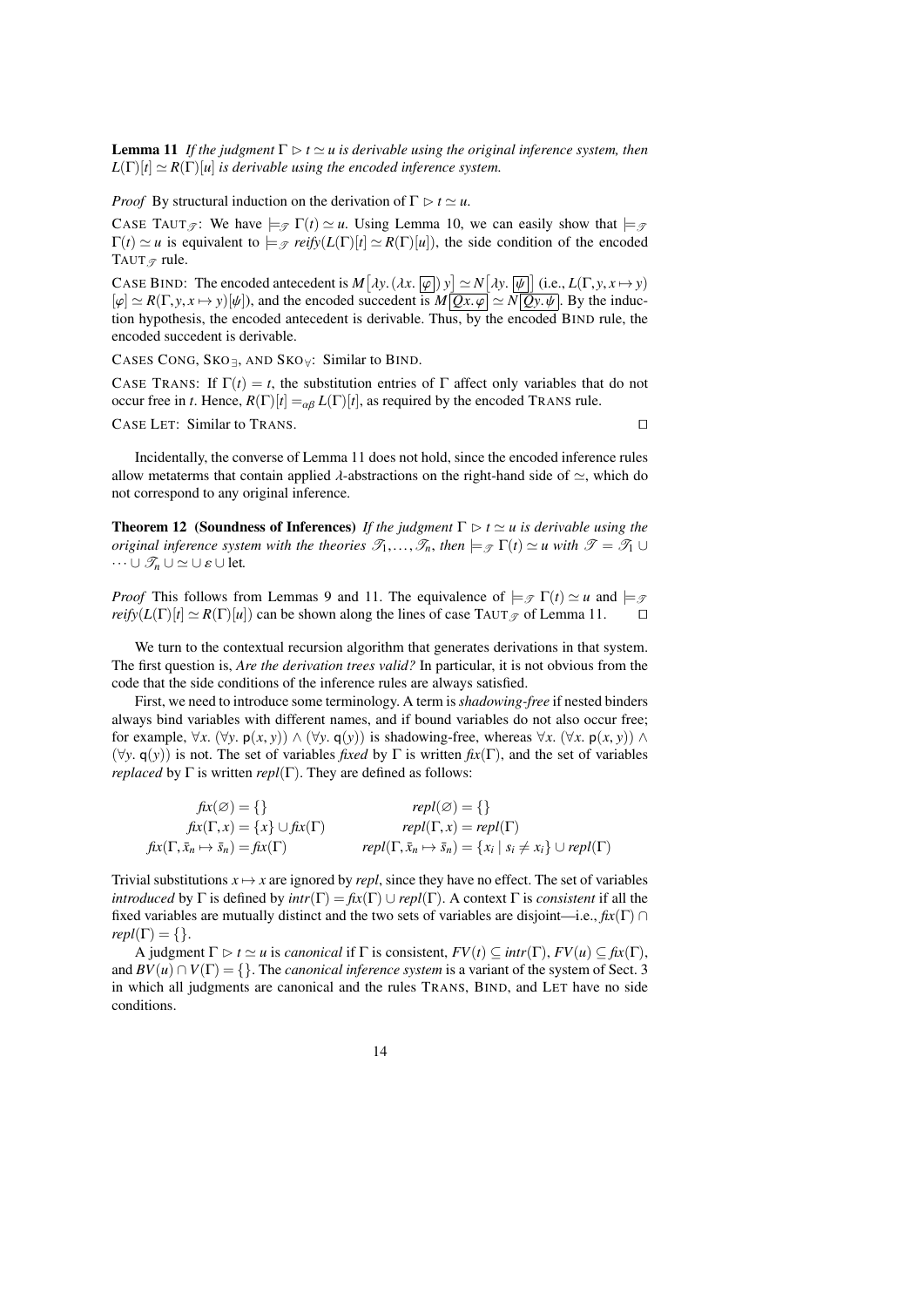Lemma 13 *Any inference in the canonical inference system is also an inference in the original inference system.*

*Proof* It suffices to show that the side conditions of the original rules are satisfied.

CASE TRANS: Since the first judgment in the antecedent is canonical,  $FV(t) \subseteq f\mathfrak{X}(\Gamma)$ . By consistency of  $\Gamma$ , we have  $fix(\Gamma) \cap repl(\Gamma) = \{\}$ . Hence,  $FV(t) \cap repl(\Gamma) = \{\}$  and therefore  $\Gamma(t) = t.$ 

CASE BIND: Since the succedent is canonical, we have (1)  $FV(Qx, \varphi) \subseteq intr(\Gamma)$  and (2)  $BV(Qy, \psi) \cap V(\Gamma) = \{\}.$  From (2), we deduce  $y \notin intr(\Gamma)$ . Hence, by (1), we get  $y \notin$ *FV*( $Qx$ *,*  $\varphi$ ) and  $y \notin V(\Gamma)$ .

 $CASE$  LET: Similar to TRANS.

Theorem 14 (Total Correctness of Recursion) *For the instances presented in Sects. [4.2](#page-8-0) to [4.4,](#page-10-0) the contextual recursion algorithm always produces correct proofs.*

*Proof* The algorithm terminates because *process* is called initially on a finite input and recursive calls always have smaller inputs.

For the proof of partial correctness, only the  $\Gamma$  part of the context is relevant. We will write *process*( $\Gamma$ , *t*) even if the first argument actually has the form  $(\Gamma, p)$  for skolemization. The pre- and postconditions of a *process*(Γ, *<sup>t</sup>*) call that returns the term *<sup>u</sup>* are

| <b>PRE1</b> $\Gamma$ is consistent;   | POST1 $u$ is shadowing-free;         |
|---------------------------------------|--------------------------------------|
| PRE2 $FV(t) \subseteq intr(\Gamma);$  | POST2 $FV(u) \subseteq fix(\Gamma);$ |
| PRE3 $BV(t) \cap fix(\Gamma) = \{\};$ | POST3 $BV(u) \cap V(\Gamma) = \{\}.$ |

For skolemization and simplification, we may additionally assume that bound variables have been renamed apart by 'let' expansion, and hence that the term *t* is shadowing-free.

The initial call  $process(\emptyset, t)$  trivially satisfies the preconditions on an input term *t* that contains no free variable. We must show that the preconditions for each recursive call *process*( $\Gamma'$ , *t'*) are satisfied and that the postconditions hold at the end of *process*( $\Gamma$ , *t*).

PRE1 (Γ' is consistent): First, we show that the fixed variables are mutually distinct. For 'let' expansion (Section [4.2\)](#page-8-0), all fixed variables are fresh, since all bound variables are replaced by fresh ones (see *ctx\_quant*). For skolemization (Section [4.3\)](#page-9-0) and simplification (Section [4.4\)](#page-10-0), the input is assumed to be shadowing-free. Hence, for any two fixed variables in  $\Gamma'$ , the input formula must contain two quantifiers, one in the scope of the other. Thus, the variables must be distinct. Second, we show that  $fix(\Gamma') \cap repl(\Gamma') = \{\}$ . For 'let' expansion, all fixed variables are fresh. For skolemization, the condition is a direct consequence of the fact that the input is shadowing-free. For simplification, the context is never extended with a substitution, thus  $repl(\Gamma') = \{\}$  since the context is empty in the initial call.

PRE2  $(FV(t') \subseteq intr(\Gamma'))$ : We have  $FV(t) \subseteq intr(\Gamma)$ . The desired property holds because the *ctx\_let* and *ctx\_quant* functions add to the context any bound variables that become free when entering the body  $t'$  of a binder.

PRE3  $(BV(t') \cap fix(\Gamma') = \{\})$ : The only function that fixes variables is *ctx\_quant*. For 'let' expansion, all fixed variables are fresh. For skolemization and simplification, the condition is a consequence of the shadowing-freedom of the input.

POST1 (*u* is shadowing-free): The only function that builds quantifiers is *build\_quant*. The *process*( $\Gamma'$ ,  $\varphi$ ) call that returns the processed body  $\psi$  of the quantifier is such that  $y \in intr(\Gamma')$  in the illustrial that  $y \in intr(\Gamma')$  in the other two cases. The induction hypothesis in the 'let' expansion case and  $x \in intr(\Gamma')$  in the other two cases. The induction hypothesis ensures that  $\psi$  is shadowing-free and  $BV(\psi) \cap V(\Gamma') = \{\}$ ; hence, the result of *build\_quant*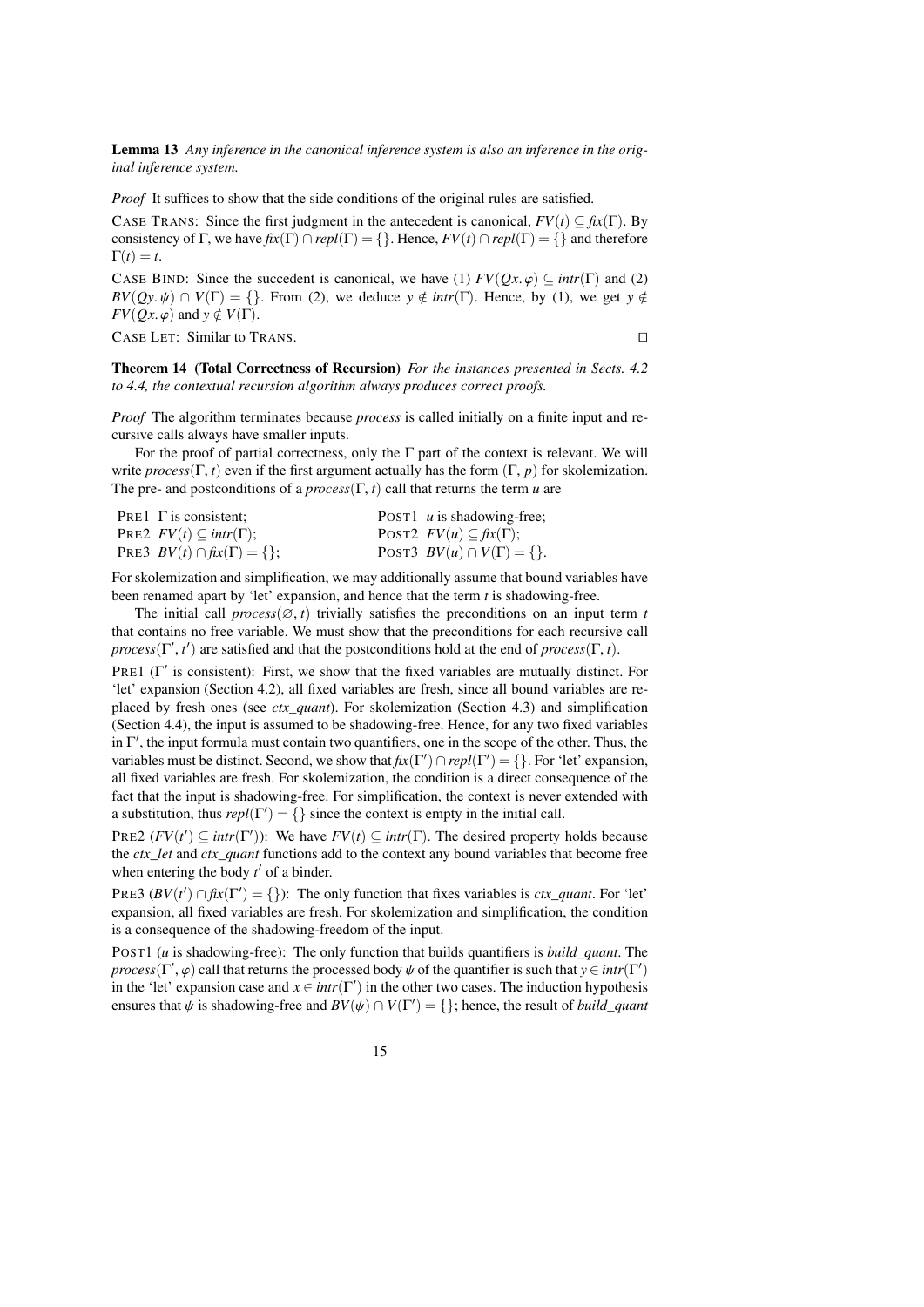(i.e.,  $Qy$ .  $\psi$  or  $Qx$ .  $\psi$ ) is shadowing-free. Quantifiers can also emerge when applying a substitution in *build\_var*. This can happen only if *ctx\_let* has added a substitution entry to the context, in which case the substituted term is the result of a call to *process* and is thus shadowing-free.

POST2 ( $FV(u) \subseteq f\mathfrak{X}(\Gamma)$ ): In most cases, this condition follows directly from the induction hypothesis POST2. The only case where a variable appears fixed in the context  $\Gamma'$  of a recursive call to *process* and not in  $\Gamma$  is when processing a quantifier, and then that variable is bound in the result. For variable substitution, it suffices to realize that the context in which the substituted term is created (and which fixes all the free variables of the term) is a prefix of the context when the substitution occurs.

POST3  $(BV(u) \cap V(\Gamma) = \{\})$ : In most cases, this condition follows directly from the induction hypothesis POST3: For every recursive call,  $V(\Gamma) \subseteq V(\Gamma')$ . Two cases require attention. For 'let' expansion, a variable may be replaced by a term with bound variables. Then the substituted term's bound variables are all fresh. The variables introduced by Γ will be other fresh variables or variables from the input. The second case is when a quantified formula is built. For 'let' expansion, a fresh variable is used. For skolemization and simplification, since the input is shadowing-free,  $x$  is unused in  $\Gamma$ .

It is easy to see that each *apply* call generates a rule with an antecedent and a succedent of the right form, ignoring the rules' side conditions. Moreover, all calls to *apply* generate canonical judgments thanks to the pre- and postconditions proved above. Correctness fol-lows from Lemma [13.](#page-14-0)  $\Box$ 

<span id="page-16-0"></span>Observation 15 (Complexity of Recursion) *For the instances presented in Sects. [4.2](#page-8-0) to [4.4,](#page-10-0) the 'process' function is called at most once on every subterm of the input.*

*Justification* It suffices to notice that a call to *process*( $\Delta$ , *t*) induces at most one call for each of the subterms in *t*. of the subterms in *t*.

As a corollary, if all the operations performed in *process* excluding the recursive calls can be accomplished in constant time, the algorithm has linear-time complexity with respect to the input. There exist data structures for which the following operations take constant time: extending the context with a fixed variable or a substitution, accessing direct subterms of a term, building a term from its direct subterms, choosing a fresh variable, applying a context to a variable, checking if a term matches a simple template, and associating the parameters of the template with the subterms. Thus, it is possible to have a linear-time algorithm for 'let' expansion and simplification.

On the other hand, construction of Skolem terms is at best linear in the size of the context and of the input formula in *process*. Hence, skolemization is at best quadratic in the worst case. This is hardly surprising because in general, the formula  $\forall x_1, \exists y_1, \ldots, \forall x_n, \exists y_n, \varphi[\bar{x}_n, \bar{y}_n]$ , whose size is proportional to *n*, is skolemized to  $\forall x_1$ .... $\forall x_n$ ,  $\varphi[\bar{x}_n, f_1(\bar{x}_1), f_2(\bar{x}_2),..., f_n(\bar{x}_n)],$ whose size is quadratic in *n*.

Observation 16 (Overhead of Proof Generation) *For the instances presented in Sects. [4.2](#page-8-0) to [4.4,](#page-10-0) the number of calls to the 'apply' procedure is proportional to the number of subterms in the input.*

*Justification* This is a corollary of Observation [15,](#page-16-0) since the number of *apply* calls per *process* call is bounded by a constant  $(3, \text{ in } *build\_app* for simplification).$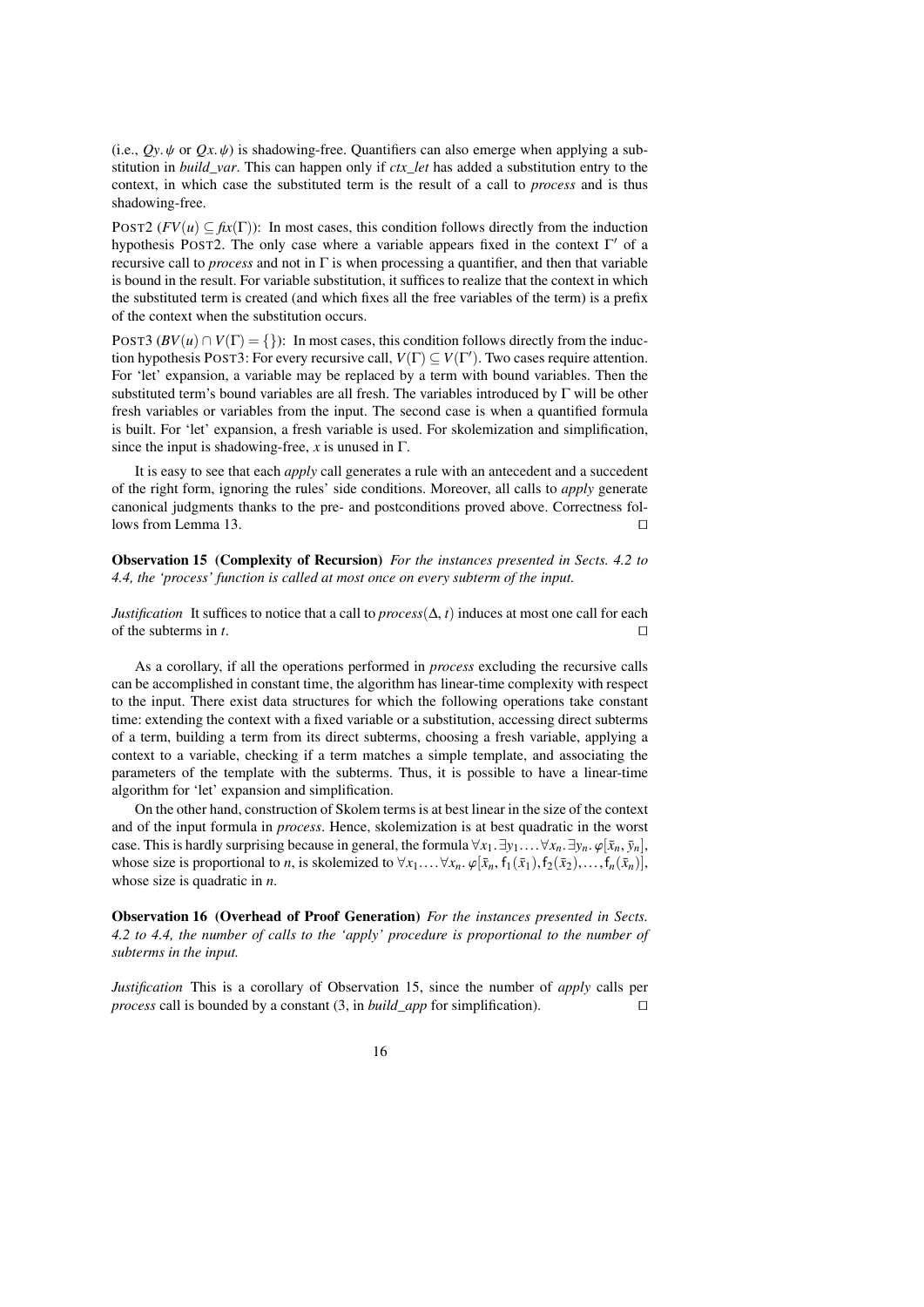Notice that all arguments to *apply* must be computed regardless of the *apply* calls. If an *apply* call takes constant time, the proof generation overhead is linear in the size of the input. To achieve this performance, it is necessary to use sharing to represent contexts and terms in the output; otherwise, each call to *apply* might itself be linear in the size of its arguments, resulting in a nonlinear overhead on the generation of the entire proof.

Observation 17 (Cost of Proof Checking) *Checking an inference step can be performed in constant time if checking the side condition takes constant time.*

*Justification* The inference rules involve only shallow conditions on contexts and terms, except in the side conditions. Using suitable data structures with maximal sharing, the contexts and terms can be checked in constant time.  $\Box$ 

The above statement may appear weak, since checking the side conditions might itself be linear, leading to a cost of proof checking that can be at least quadratic in the size of the proof (measured as the number of symbols that represent it). Fortunately, most of the side conditions can be checked efficiently. For example, for simplification (Sect. [4.4\)](#page-10-0), the BIND rule is always applied with  $x = y$ , which implies the side condition  $y \notin FV(Ox, \varphi)$ ; and since no other rule contributes to the substitution, *subst*(Γ) is the identity. Thus, simplification proofs can be checked in linear time. Moreover, certifying a proof by checking each step locally is not the only possibility. An alternative is to use an algorithm similar to the *process* function to check a proof in the same way as it has been produced. Such an algorithm can exploit sophisticated invariants on the contexts and terms.

#### <span id="page-17-0"></span>6 Implementation

We implemented the contextual recursion algorithm and the transformations described in Sect. [4](#page-7-0) in the SMT solver veriT [\[14\]](#page-25-6), showing that replacing the previous ad hoc code with the generic proof-producing framework had no significant detrimental impact on the solving times. In addition, we developed two tools for Isabelle/HOL [\[36\]](#page-26-4). The first tool is a prototypical proof checker for the inference system described in Sect. [3,](#page-3-0) which we used to convince ourselves that the inference rules made sense. The second tool is an extension of the *smt* proof method with reconstruction of veriT-generated proofs.

#### 6.1 veriT

We implemented the contextual recursion framework in the SMT solver veriT, $<sup>1</sup>$  $<sup>1</sup>$  $<sup>1</sup>$  replacing</sup> large parts of the previous non-proof-producing, hard-to-maintain code. Even though it offers more functionality (proof generation), the preprocessing module is about 20% smaller than before and consists of about 3000 lines of code. There are now only two traversal functions instead of 10. This is, for us, a huge gain in maintainability.

*Proofs.* Previously, veriT provided detailed proofs for the resolution steps performed by the SAT solver and the lemmas added by the theory solvers and instantiation module. All transformations performed in preprocessing steps were represented in the proof in a very coarse manner, amounting to gaps in the proof. For example, when 'let' expressions were

<span id="page-17-1"></span><sup>1</sup> <http://matryoshka.gforge.inria.fr/pubs/processing/veriT.tar.gz>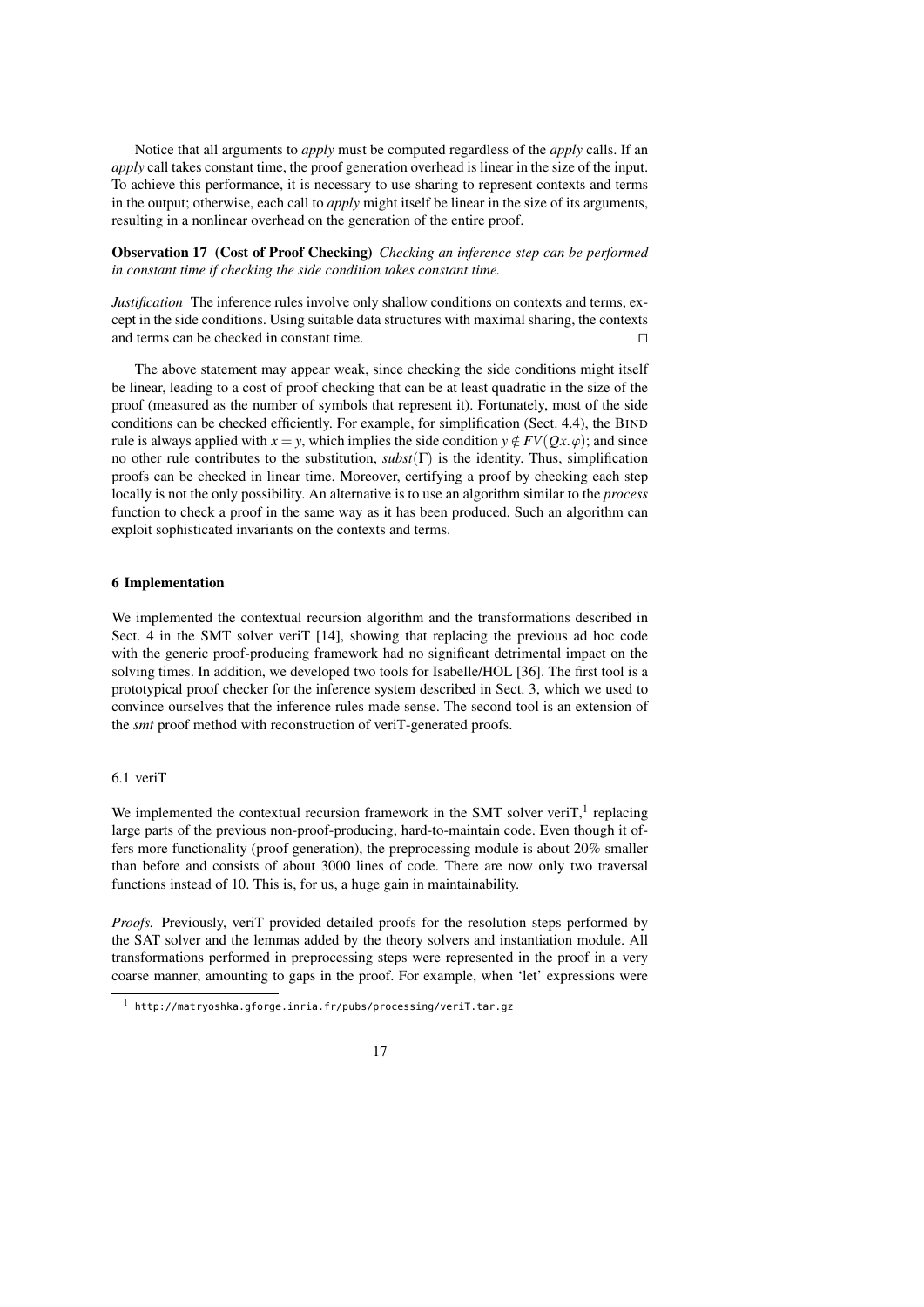expanded in a formula, the only information present in the proof would be the formula before and after 'let' expansion.

When extending veriT to generate more detailed proofs, we were able to reuse its existing proof module and proof format [\[9\]](#page-25-0). A proof is a list of inferences, each of which consists of an identifier (e.g., .c0), the name of the rule, the identifiers of the dependencies, and the derived clause. The use of identifiers makes it possible to represent proofs as DAGs. We extended the format with the inference rules of Sect. [3.](#page-3-0) The rules that augment the context take a sequence of inferences—a *subproof*—as a justification. The subproof occurs within the scope of the extended context. Following this scheme, the skolemization proof for the formula  $\neg \forall x$ .  $p(x)$  from Example [2](#page-5-1) is presented as

\n- (.c0 (sko–forall :conclusion ((
$$
\forall x
$$
.  $p(x)) \simeq p(\varepsilon x \cdot \neg p(x)))$  :args  $(x \mapsto (\varepsilon x \cdot \neg p(x)))$  :subproof ((.c1 (ref1 :conclusion  $(x \simeq (\varepsilon x \cdot \neg p(x))))$ )  $(\therefore c2 \text{ (cong :clauses } (.c1) :conclusion (p(x) \simeq p(\varepsilon x \cdot \neg p(x)))))))$   $(\therefore 3 \text{ (cong :clauses } (.c0) :conclusion ((\neg \forall x. p(x)) \simeq \neg p(\varepsilon x. \neg p(x))))))$
\n

Formerly, no details of these transformations would be recorded. The proof would have contained only the original formula and the skolemized result, regardless of how many quantifiers appeared in the formula.

In contrast to the abstract proof module described in Sect. [4,](#page-7-0) veriT leaves REFL steps implicit for judgments of the form  $\Gamma \triangleright t \simeq t$ . The other inference rules are generalized to cope with missing REFL judgments. In addition, when printing proofs, the proof module can automatically replace terms in the inferences with some other terms. This is necessary for transformations such as skolemization and 'if–then–else' elimination. We must apply a substitution in the replaced term if the original term contains variables. In veriT, efficient data structures are available to perform this.

*Transformations.* The implementation of contextual recursion uses a single global context, augmented before processing a subterm and restored afterwards. The context consists of a set of fixed variables, a substitution, and a polarity. In our setting, the substitution satisfies the side conditions by construction. If the context is empty, the result of processing a subterm is cached. For skolemization, a separate cache is used for each polarity. No caching is attempted under binders.

Invoking *process* on a term returns the identifier of the inference at the root of its transformation proof in addition to the processed term. These identifiers are threaded through the recursion to connect the proof. The proofs produced by instances of contextual recursion are inserted into the larger resolution proof produced by veriT. Consider an input formula  $\varphi$ , processed using the framework in this paper into  $\psi$ . The framework provides a derivation  $\mathscr{D}$  of  $\rhd \varphi \simeq \psi$ . Insertion of this proof into the larger resolution proof is achieved, using resolution, through an inference of the form

$$
\begin{array}{c|c}\n\varphi & \mathscr{D} & \overline{\neg(\varphi \simeq \psi) \vee \neg \varphi \vee \psi} \text{TAUT}_{\simeq} \\
\psi & \psi\n\end{array}
$$

Transformations performing theory simplification were straightforward to port to the new framework: Their *build\_app* functions simply apply rewrite rules until a fixpoint is reached. Porting transformations that interact with binders required special attention in handling the context and producing proofs. Fortunately, most of these aspects are captured by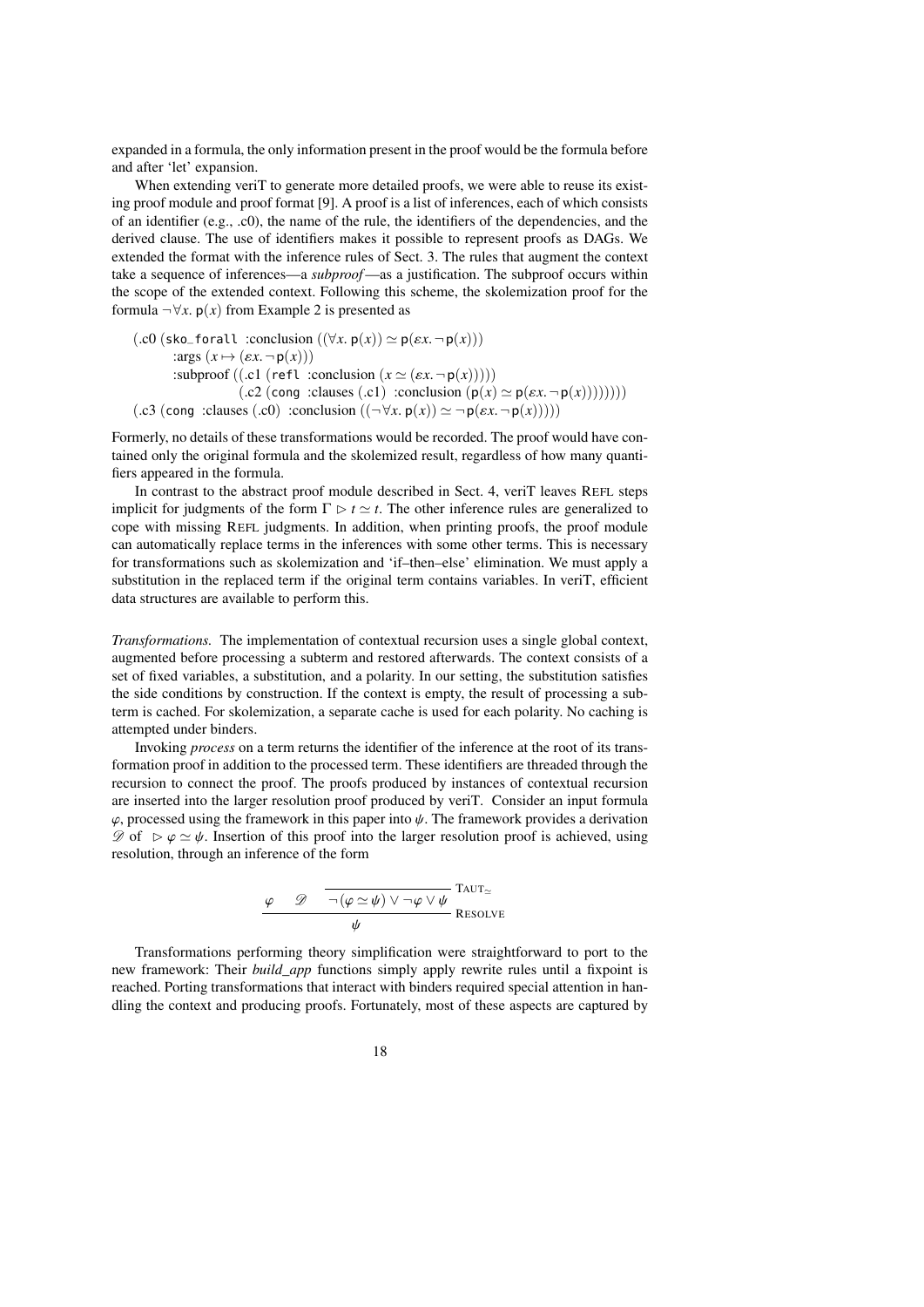the inference system and the abstract contextual recursion framework, where they can be studied independently of the implementation.

Some transformations are performed outside of the framework. Proofs of CNF transformation are expressed using the inference rules of veriT's underlying SAT solver, so that any tool that can reconstruct SAT proofs can also reconstruct these proofs. Simplification based on associativity and commutativity of function symbols is implemented as a dedicated procedure, for efficiency reasons (Sect. [4.6\)](#page-11-0). It currently produces coarse-grained proofs.

*Evaluation.* To evaluate the impact of the new contextual recursion algorithm and of producing detailed proofs, we compare the performance of different configurations of veriT. Our experimental data is available online.<sup>[2](#page-19-0)</sup> We distinguish three configurations. BASIC only applies transformations for which the old code provided some (coarse-grained) proofs. EX-TENDED also applies transformations for which the old code did not provide any proofs, whereas the new code provides detailed proofs. COMPLETE applies all transformations available, regardless of whether they produce proofs.

More specifically, BASIC applies the transformations for 'let' expansion, skolemization, elimination of quantifiers based on one-point rules, elimination of 'if–then–else', theory simplification for rewriting *n*-ary symbols as binary, and elimination of equivalences and exclusive disjunctions with quantifiers in subterms. EXTENDED adds Boolean and arithmetic simplifications to the transformations performed by BASIC. COMPLETE performs global rewriting simplifications and symmetry breaking in addition to the transformations in EX-TENDED.

The evaluation was carried out on two main sets of benchmarks from SMT-LIB [\[6\]](#page-24-3): the 20 916 benchmarks in the quantifier-free (QF) categories QF\_ALIA, QF\_AUFLIA, QF\_ IDL, QF\_LIA, QF\_LRA, QF\_RDL, QF\_UF, QF\_UFIDL, QF\_UFLIA, and QF\_UFLRA; and the 30 250 benchmarks labeled as unsatisfiable in the non-QF categories AUFLIA, AU-FLIRA, UF, UFIDL, UFLIA, and UFLRA. The categories with bit vectors and nonlinear arithmetic are not supported by veriT. Our experiments were conducted on servers equipped with two Intel Xeon E5-2630 v3 processors, with eight cores per processor, and 126 GB of memory. Each run of the solver uses a single core. The time limit was set to 30 s, a reasonable value for interactive use within a proof assistant.

The tables below indicate the number of benchmark problems solved by each configuration for the quantifier-free and non-quantifier-free benchmarks:

| .)F             |                |          | Old code New code |
|-----------------|----------------|----------|-------------------|
| <b>BASIC</b>    | without proofs | 13489    | 13496             |
|                 | with proofs    | 13 3 6 0 | 13352             |
| <b>EXTENDED</b> | without proofs | 13539    | 13537             |
|                 | with proofs    | N/A      | 13414             |
| <b>COMPLETE</b> | without proofs | 13826    | 13819             |
|                 | with proofs    | N/A      | N/A               |

<span id="page-19-0"></span><sup>2</sup> <http://matryoshka.gforge.inria.fr/pubs/processing/>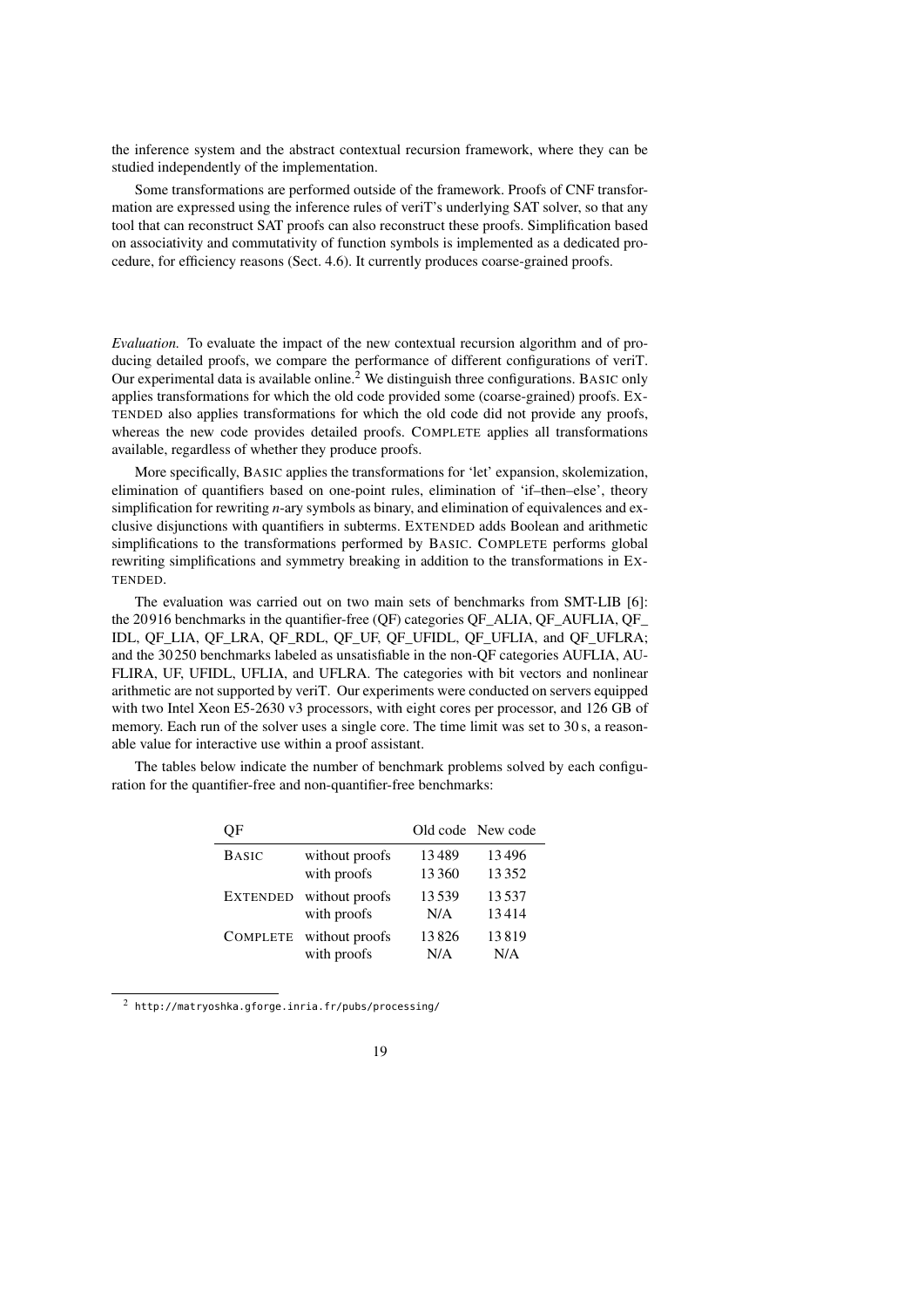| NON-QF          |                         |       | Old code New code |
|-----------------|-------------------------|-------|-------------------|
| <b>BASIC</b>    | without proofs          | 28746 | 28762             |
|                 | with proofs             | 28744 | 28766             |
| <b>EXTENDED</b> | without proofs          | 28785 | 28852             |
|                 | with proofs             | N/A   | 28857             |
|                 | COMPLETE without proofs | 28759 | 28794             |
|                 | with proofs             | N/A   | N/A               |

These results indicate that the new generic contextual recursion algorithm and the production of detailed proofs do not impact performance negatively in any significant way compared with the old code. In addition, fine-grained proofs are now provided, whereas before only the original formula and the result were given after each set of transformations, without any further details, which arguably did not even constitute a proof. The time difference is less than 0.1%, and the small changes in the number of solved problems are within the range one can observe with any irrelevant perturbations (e.g., when renaming symbols or reordering axioms). These perturbations arise because the old and new algorithms may produce slightly different formulas. Due to its reliance on heuristics, SMT solving, like first-order proving and SAT solving, is well known for its somewhat chaotic behavior with respect to perturbations. The slight increase in the number of solved problems on non-QF benchmarks can be explained by such effects.

Allowing Boolean and arithmetic simplifications leads to some improvements, especially for the quantifier-free benchmarks. Currently, when outputting proofs, global transformations are just turned off. Producing proofs on these transformations would allow further simplifications of the input formulas, and we would expect many more benchmarks, especially quantifier-free ones, to be within reach of the SMT solver with detailed proof production.

#### <span id="page-20-1"></span>6.2 Isabelle

*Prototypical Encoding of Derivation Trees.* Isabelle/HOL is a proof assistant based on clas-sical higher-order logic (HOL) [\[21\]](#page-25-4), a variant of the simply typed  $\lambda$ -calculus. Its primary implementation language is Standard ML.

Thanks to the availability of  $\lambda$ -terms, we could follow the lines of the encoded inference system of Sect. [5](#page-12-0) to represent judgments in HOL. The resulting prototypical proof checker is included in the official version of Isabelle. $3$  In this simple prototype, derivations are represented by a recursive ML datatype. A derivation is a tree whose nodes are labeled by rule names. Rule TAUT  $\phi$  also carries a theorem that represents the oracle  $\models \phi$ , and rules TRANS and LET are labeled with the terms that occur only in the antecedent ( $t$  and  $\bar{s}_n$ ).

Terms and metaterms are translated to HOL terms, and judgments  $M \simeq N$  are translated to HOL equalities  $t \approx u$ , where *t* and *u* are HOL terms. For example, the judgment  $x, y \mapsto g(x) > f(y) \approx f(g(x))$  is represented by the HOL equality  $(\lambda x.(\lambda y.fy)(g x)) \approx$  $(\lambda x. f(g x))$ . Uncurried  $\lambda$ -applications are encoded by means of a polymorphic "uncurry" combinator case<sub>x</sub>:  $(\alpha \rightarrow \beta \rightarrow \gamma) \rightarrow \alpha \times \beta \rightarrow \gamma$ ; in Isabelle/HOL,  $\lambda(x, y)$ .*t* is syntactic sugar for case<sub> $\times$ </sub> ( $\lambda x.\lambda y.t$ ). This scheme is iterated to support *n*-tuples, represented by nested pairs

<span id="page-20-0"></span> $^3$  [http://isabelle.in.tum.de/repos/isabelle/file/Isabelle2018/src/HOL/ex/veriT\\_](http://isabelle.in.tum.de/repos/isabelle/file/Isabelle2018/src/HOL/ex/veriT_Preprocessing.thy) [Preprocessing.thy](http://isabelle.in.tum.de/repos/isabelle/file/Isabelle2018/src/HOL/ex/veriT_Preprocessing.thy)

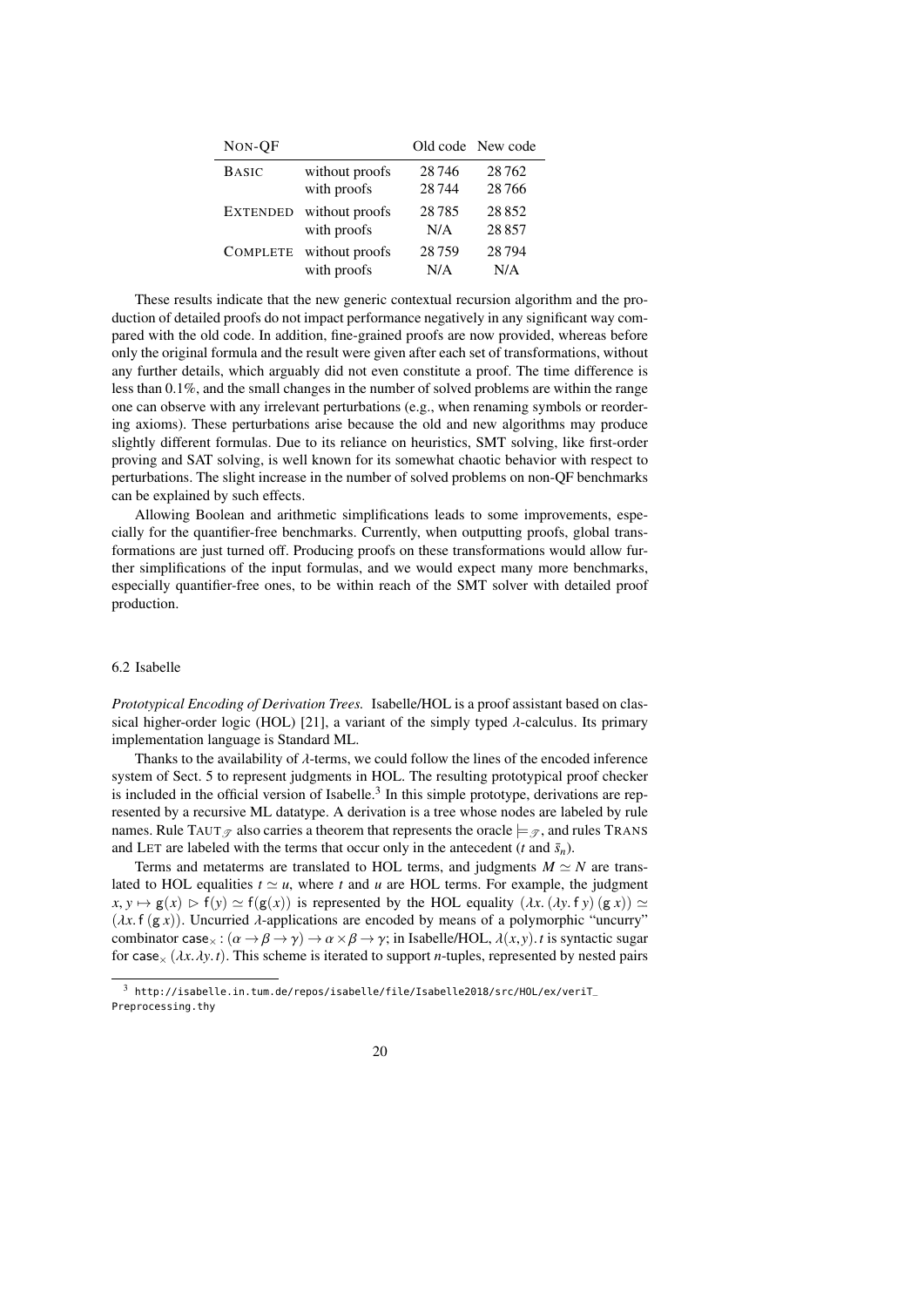$(t_1,(\dots(t_{n-1}, t_n), \dots))$ . To implement the inference rules, it is necessary to be able to locate any metaterm's box. There is an easy criterion: Translated metaterms are of the form  $(\lambda...):$  or case<sub> $\times$ </sub> ..., which is impossible for a translated term.

Because reconstruction is not verified, it is not guaranteed to always succeed, but when it does, the result is certified by Isabelle's LCF-style inference kernel [\[22\]](#page-25-7). We hand-coded a few dozen examples to test various cases. For example, given the HOL terms  $t = \neg \forall x$ . p  $\land$  $∃x. ∀x. q x x$  and  $u = ¬∀x. p ∧ ∃x. q (εx. ¬q x x) (εx. ¬q x x)$  and the ML tree

<sup>N</sup> (Cong,[<sup>N</sup> (Bind,[<sup>N</sup> (Cong,[<sup>N</sup> (Refl,[]),<sup>N</sup> (Bind,[<sup>N</sup> (Sko\_All,[<sup>N</sup> (Refl,[])])])])])]))

the reconstruction function returns the HOL theorem  $t \simeq u$ .

*A Proof Reconstruction Method.* Following the publication of our CADE-26 paper [\[3\]](#page-24-2), we developed a usable integration of veriT proofs, including a parser and efficient reconstruc-tion. It is part of the development version of Isabelle<sup>[4](#page-21-0)</sup> and is expected to be included in the next official release (Isabelle2019).

Isabelle's *smt* proof method, implemented by Böhme [\[13\]](#page-25-3), translates a proof goal to SMT-LIB and invokes an SMT solver. If the solver reports "unsatisfiable," the user can either trust the result (in which case the solver is called an *oracle*) or, for Z3, let *smt* replay the proof in Isabelle. Weaknesses in the reconstruction code may lead to timeouts, but unless there is a bug in Isabelle's kernel, invalid proofs will be rejected. Reconstruction is not a perfect art, but for Z3, success rates above 99% were observed in practice [\[11,](#page-25-8) Sect. 3.4.1].

We have now extended *smt* to reconstruct proofs generated by veriT in addition to Z3. The veriT proof language currently includes 71 inference rules. We distinguish four categories of rules:

- 1. Some rules correspond to a single Isabelle inference or to the instantiation of an Isabelle theorem or a combination of theorems.
- 2. Some rules correspond to a theory decision procedure.
- 3. Some rules can be reconstructed using a combination of inferences, decision procedures, and heuristic proof procedures.
- 4. Some rules can be safely ignored, because they cannot appear in proofs of Isabellegenerated goals.

The first category largely consists of rules for tautologies such as  $\top$  (rule true),  $\neg \bot$ (rule false), and  $(\vee_i v_i) \vee \neg v_j$  (rule or\_neg), and basic properties of connectives. To reconstruct these in Isabelle, we cannot simply apply the corresponding HOL theorems, because veriT-generated formulas may remove double negations and duplicate literals, and they may reorient equalities. Even the input rule, which references an existing assumption, might introduce such modifications and therefore requires nontrivial work on the Isabelle side.

The second category most prominently includes arithmetic steps. We reuse the proof method developed for the Z3 reconstruction [\[13\]](#page-25-3). It abstracts over nonarithmetic subterms before invoking Isabelle's procedure for linear arithmetic.

Rules belonging to the third category are the most difficult to reconstruct. For example, the rule connective\_equiv, which is described as "logical equivalence," includes theory rewriting and simple arithmetic. For these rules, we use general-purpose Isabelle automation, such as the auto proof method, which combines a tableau prover, a simplifier, and arithmetic procedures.

For reference, the categorization of veriT's rules is given below:

21

<span id="page-21-0"></span><sup>4</sup> <http://isabelle.in.tum.de/repos/isabelle/file/8050734eee3e/src/HOL/Tools/SMT/>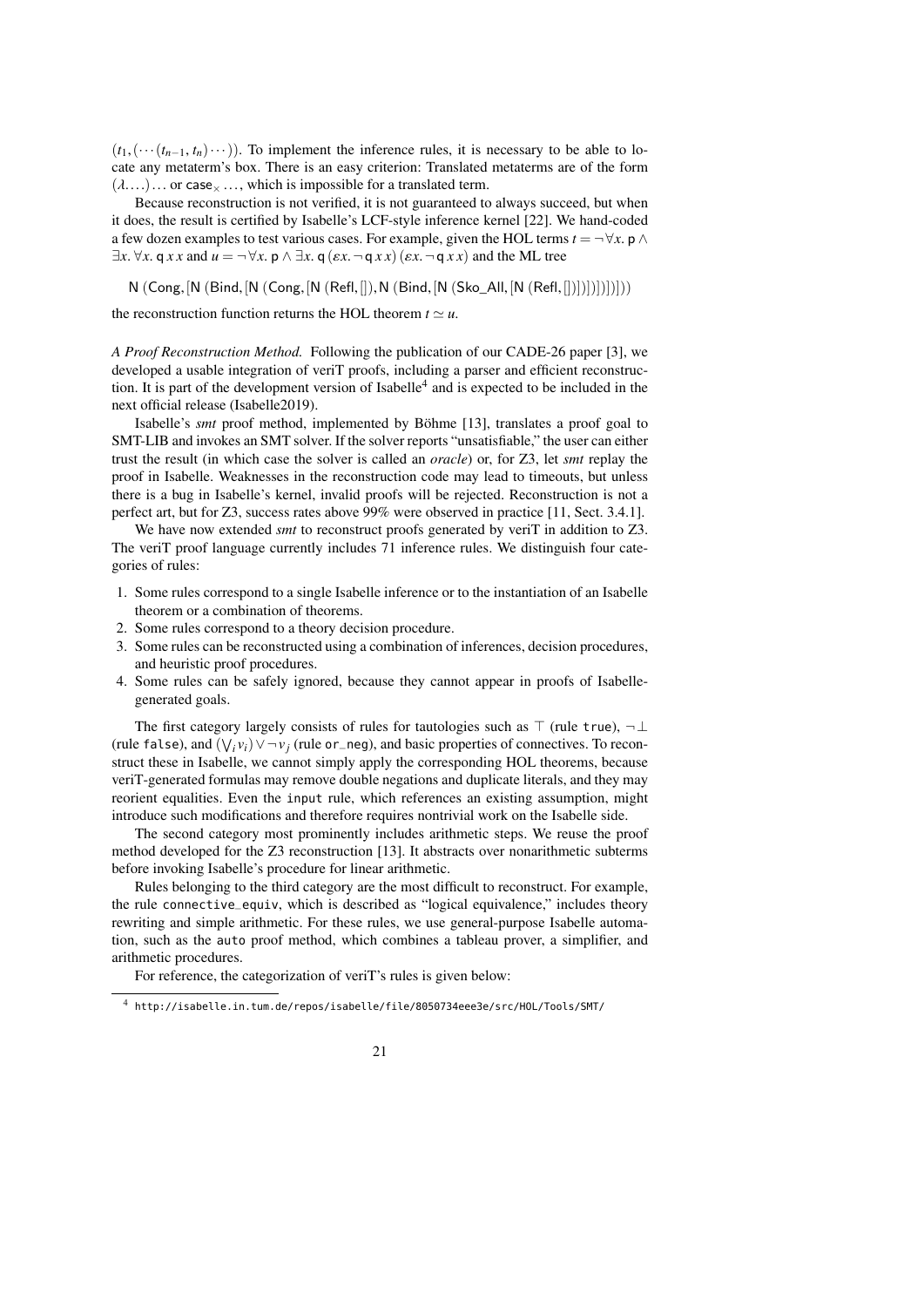- 1. true, false, and\_pos, and\_neg, and\_pos, and, not\_and, not\_or, or, or\_pos, or\_neg, implies\_pos, implies\_neg1, implies\_neg2,implies, not\_implies1, not\_implies2, equiv1, equiv2, not\_equiv1, not\_equiv2, equiv\_pos1, equiv\_pos2, equiv\_neg1, equiv\_neg2, ite\_pos1, ite\_pos2, ite\_neg1, ite\_neg2, ite1, ite2, not\_ite1, not\_ite2, eq\_reflexive, eq\_transitive, eq\_congruent, eq\_congruent\_pred, refl, trans, la\_totality, la\_tautology, bind, qnt\_join, qnt\_rm\_unused, sko\_ex, sko\_forall, input, suproof, ite\_intro;
- 2. la\_rw\_eq, la\_generic, lia\_generic, nla\_generic, la\_disequality, th\_resolution, resolution;
- 3. connective\_equiv, tmp\_AC\_simp, tmp\_bfun\_elim, tmp\_skolemize, qnt\_simplify, forall\_inst;
- 4. xor\_pos1, xor\_pos2, xor\_neg1, xor\_neg2, distinct\_elim, xor1, xor2, not\_xor1, not\_xor2, let.

To test our integration, we attempted to replay the proofs from Isabelle's *SMT\_Examples* theory file.[5](#page-22-0) This revealed some weaknesses in veriT's output, which we quickly addressed. Our integration now successfully reconstructs all 60 goals from *SMT\_Examples* that do not rely on Z3-specific extensions. Altogether, finding the proofs takes 1.1 s, whereas reconstruction takes 5.4 s. The most prominent rule is cong (680 applications, replayed in 184 ms) and (th)resolution (700 applications, replayed in 911 ms). The rule that takes the longest to replay is la\_generic (143 applications, 2256 ms). We initially reconstructed ite\_intro (13 applications) as a rule from the third category. We then optimized it, moving it to the first category. The reconstruction time went down from 2753 ms to 15 ms.

For comparison, Z3 takes 1.1 s to find 68 proofs, and reconstruction takes 5.1 s. Z3 includes a rule, th-lemma, that indicates that the proposition was derived by theory-specific means, without specifying which theory was used. Reconstructing such steps in Isabelle amounts to testing various theories in turn. In this respect, veriT's output is superior.

#### 7 Related Work

Two chapters in the *Handbook of Automated Reasoning* [\[2,](#page-24-5) [39\]](#page-26-3) are dedicated to aspects of formula preprocessing. Reger et al. [\[42\]](#page-26-5) describe a one-pass algorithm implemented in the Vampire prover, together with an extension [\[29\]](#page-25-9) to unfold 'let' expressions and "first-class" Boolean constructs. The focus is on producing small formulas, quickly. In contrast, our algorithm proceeds in several passes, with a focus on producing detailed, structured proofs. We discussed in Sect. [4.5](#page-10-1) how to adapt our algorithm to also proceed in one pass, but the benefits of having a single pass do not necessarily compensate for the drawbacks.

Most automatic provers that support the TPTP syntax for problems generate proofs in TSTP (Thousands of Solutions for Theorem Provers) format [\[46\]](#page-26-6). Like a veriT proof, a TSTP proof consists of a list of inferences. TSTP does not mandate any inference system; the meaning of the rules and the granularity of inferences vary across systems. For example, the E prover [\[43\]](#page-26-7) combines clausification, skolemization, and variable renaming into a single inference, whereas Vampire [\[30\]](#page-25-10) appears to cleanly separate preprocessing transformations. SPASS's [\[47\]](#page-26-8) custom proof format does not record preprocessing steps; reverse engineering is necessary to make sense of its output, and optimizations ought to be disabled [\[10,](#page-25-1) Sect. 7.3].

<span id="page-22-0"></span><sup>5</sup> [http://isabelle.in.tum.de/repos/isabelle/file/44e1c9f93755/src/HOL/SMT\\_Examples/SMT\\_](http://isabelle.in.tum.de/repos/isabelle/file/44e1c9f93755/src/HOL/SMT_Examples/SMT_Examples.thy) [Examples.thy](http://isabelle.in.tum.de/repos/isabelle/file/44e1c9f93755/src/HOL/SMT_Examples/SMT_Examples.thy)

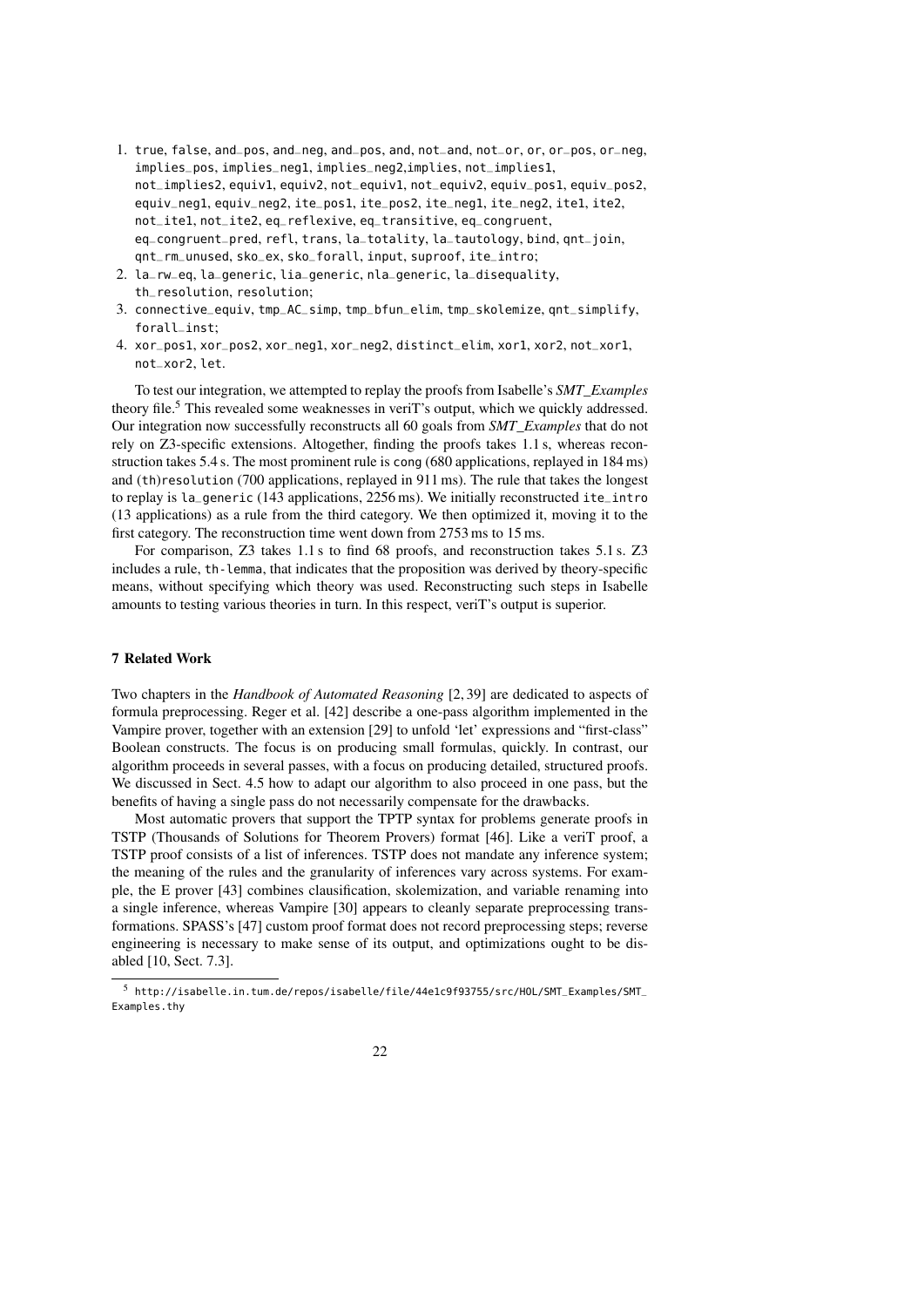Most SMT solvers can parse the SMT-LIB [\[6\]](#page-24-3) format, but each solver has its own output syntax. Z3's proofs can be quite detailed [\[35\]](#page-26-9), but rewriting steps often combine many rewrites rules. CVC4's format is an instance of LF [\[26\]](#page-25-11) with Side Conditions (LFSC) [\[44\]](#page-26-10); despite recent progress [\[25,](#page-25-12) [28\]](#page-25-13), neither skolemization nor quantifier instantiation are currently recorded in the proofs. Proof production in Fx7 [\[34\]](#page-25-14) is based on an inference system whose formula processing fragment is subsumed by ours; for example, skolemization is more ad hoc, and there is no explicit support for rewriting.

Proof assistants for dependent type theory, including Agda, Coq, Lean, and Matita, provide very precise proof terms that can be checked by relatively simple checkers, meeting De Bruijn's criterion [\[5\]](#page-24-6). Via the Curry–Howard correspondence, a proof term is a λ-term whose type is the proposition it proves; for example, the term  $\lambda x$ . *x*, of type  $A \rightarrow A$ , is a proof that *A* implies *A*. Proof terms have also been implemented in Isabelle [\[8\]](#page-24-7), but they slow down the system and are normally disabled. Frameworks such as LF, LFSC, and Dedukti [\[16\]](#page-25-15) provide a way to specify inference systems and proof checkers based on proof terms. Our encoding into  $\lambda$ -terms is vaguely reminiscent of LF. The encoded rules also bear a superficial resemblance to deep inference [\[24\]](#page-25-16).

Isabelle and the proof assistants from the HOL family (HOL4, HOL Light, HOL Zero, and ProofPower–HOL) are based on the LCF architecture [\[22\]](#page-25-7). Theorems are represented by an abstract data type. A small set of primitive inferences derives new theorems from existing ones. This architecture is also the inspiration behind automatic systems such as Psyche [\[23\]](#page-25-17). In Cambridge LCF, Paulson introduced an idiom, *conversions*, for expressing rewriting strategies [\[40\]](#page-26-11). A conversion is an ML function from terms *t* to theorems of the form  $t \simeq u$ . Basic conversions perform  $\beta$ -reduction and other simple rewriting. Higher-order functions combine conversions. Paulson's conversion library culminates with a function that replaces Edinburgh LCF's monolithic simplifier. Conversions are still in use today in Isabelle and the HOL systems. They allow a style of programming that focuses on the terms to rewrite—the proofs arise as a side effect. Our framework is related, but we trade programmability for efficiency on very large problems. Remarkably, both Paulson's conversions and our framework emerged as replacements for earlier monolithic systems.

Over the years, there have been many attempts at integrating automatic provers into proof assistants. To reach the highest standards of trustworthiness, some of these bridges translate the proofs found by the automatic provers so that they can be checked by the proof assistant, as we have done for Isabelle/HOL and veriT (Sect. [6.2\)](#page-20-1). The TRAMP subsystem of ΩMEGA is one of the finest examples [\[32\]](#page-25-18). For integrating superposition provers with Coq, De Nivelle studied how to build efficient proof terms for clausification and skolemization [\[37\]](#page-26-12). For SMT, the main integrations with proof reconstruction are CVC Lite in HOL Light [\[31\]](#page-25-19), haRVey (veriT's predecessor) in Isabelle/HOL [\[20\]](#page-25-20), Z3 in HOL4 and Isabelle/ HOL [\[12,](#page-25-21) [13\]](#page-25-3), veriT in Coq [\[1\]](#page-24-1), and CVC4 in Coq [\[19\]](#page-25-22). Some of these simulate the proofs in the proof assistant using dedicated tactics, in the style of our checker. Others employ reflection, a technique whereby the checker is specified in the proof assistant's formalism and proved correct; in systems based on dependent type theory, this can help keep proof terms to a manageable size. A third approach is to translate the SMT output into a proof text that can be inserted in the user's formalization; Isabelle/HOL supports Z3 and earlier versions of veriT in this way [\[10\]](#page-25-1).

Proof assistants are not the only programs used to check machine-generated proofs. Otterfier [\[48\]](#page-26-13) invokes the Otter prover to check TSTP proofs from various sources. GAPT [\[18,](#page-25-2) [27\]](#page-25-23) imports proofs generated by resolution provers with clausifiers to a sequent calculus and uses other provers and solvers to transform the proofs. Dedukti's λΠ-calculus modulo [\[16\]](#page-25-15) has been used to encode resolution and superposition proofs [\[15\]](#page-25-24), among oth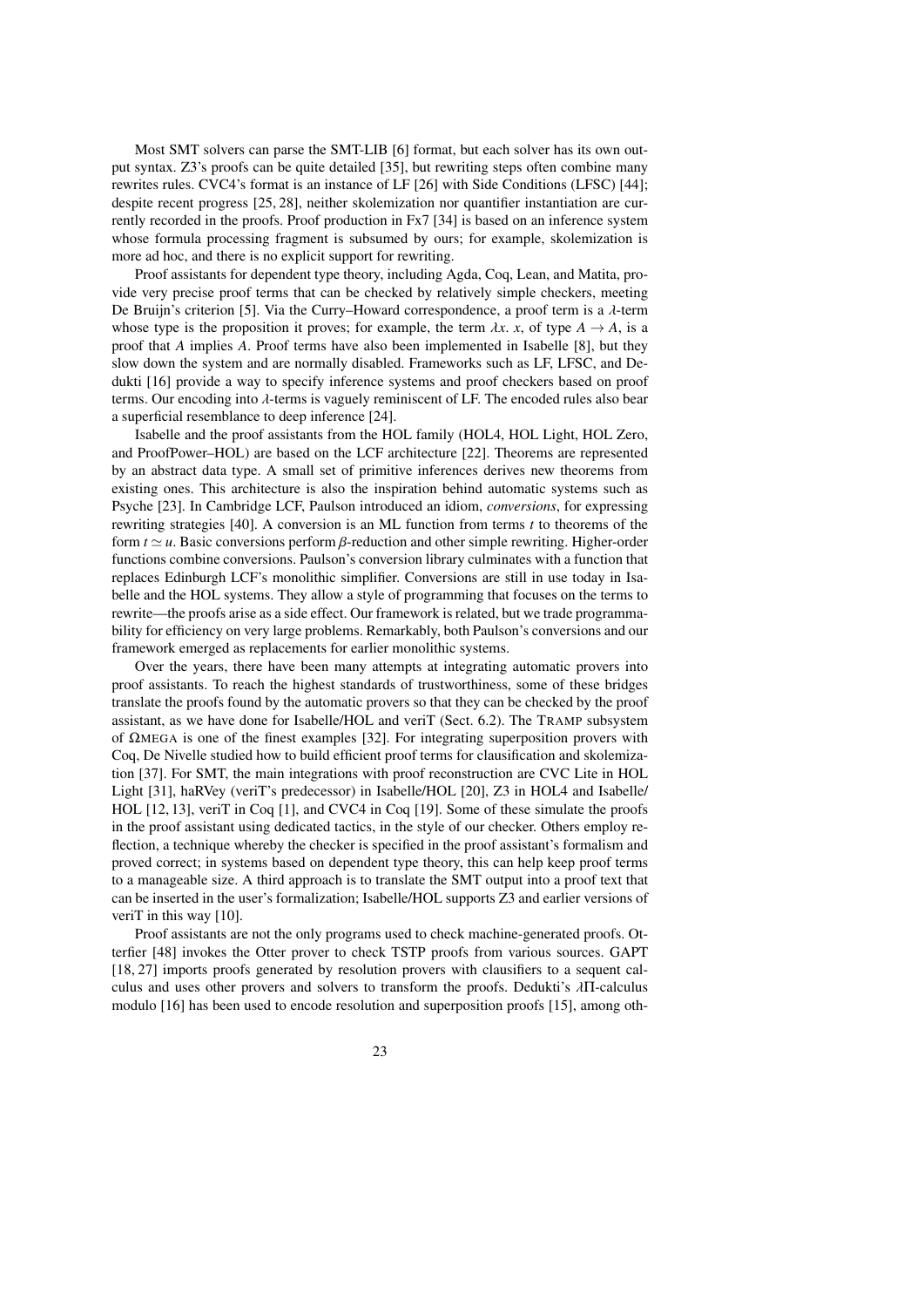ers. λProlog [\[33\]](#page-25-25) provides a general proof-checking framework that allows nondeterminism, enabling flexible combinations of proof search and proof checking.

#### 8 Conclusion

We presented a framework to represent and generate proofs of formula processing and its implementation in veriT and Isabelle/HOL. The framework centralizes the delicate issue of manipulating bound variables and substitutions soundly and efficiently, and is flexible enough to accommodate many interesting transformations. Although it was implemented in an SMT solver, there appears to be no intrinsic limitation that would prevent its use in other kinds of first-order, or even higher-order, automatic provers. The framework covers many preprocessing techniques and can be part of a larger toolbox.

Detailed proofs have been a defining feature of veriT for many years. The solver now produces more detailed justifications than ever, but there are still some global transformations for which the proofs are nonexistent or leave much to be desired. In particular, supporting rewriting based on global assumptions would be essential for proof-producing inprocessing, and symmetry breaking would be interesting in its own right.

*Acknowledgment.* We thank Simon Cruanes for discussing many aspects of the framework with us as it was emerging. We also thank Robert Lewis, Stephan Merz, Lawrence Paulson, Anders Schlichtkrull, Hans-Jörg Schurr, Mark Summerfield, Sophie Tourret, and the anonymous reviewers for suggesting many improvements. The work has received funding from the European Research Council (ERC) under the European Union's Horizon 2020 research and innovation program (grant agreement No. 713999, Matryoshka). Experiments presented in this article were carried out using the Grid'5000 testbed (<https://www.grid5000.fr/>), supported by a scientific interest group hosted by Inria and including CNRS, RENATER, and several universities as well as other organizations. A mirror of all the software and eval-uation data described in this paper is hosted by Zenodo.<sup>[6](#page-24-8)</sup>

#### References

- <span id="page-24-1"></span>1. Armand, M., Faure, G., Grégoire, B., Keller, C., Théry, L., Werner, B.: A modular integration of SAT/ SMT solvers to Coq through proof witnesses. In: J.P. Jouannaud, Z. Shao (eds.) CPP 2011, *LNCS*, vol. 7086, pp. 135–150. Springer (2011)
- <span id="page-24-5"></span>2. Baaz, M., Egly, U., Leitsch, A.: Normal form transformations. In: J.A. Robinson, A. Voronkov (eds.) Handbook of Automated Reasoning, vol. I, pp. 273–333. Elsevier and MIT Press (2001)
- <span id="page-24-2"></span>3. Barbosa, H., Blanchette, J.C., Fontaine, P.: Scalable fine-grained proofs for formula processing. In: L. de Moura (ed.) CADE-26, LNCS. Springer (2017)
- <span id="page-24-0"></span>4. Barbosa, H., Fontaine, P., Reynolds, A.: Congruence closure with free variables. In: A. Legay, T. Margaria (eds.) TACAS 2017, *LNCS*, vol. 10206, pp. 214–230 (2017)
- <span id="page-24-6"></span>5. Barendregt, H., Wiedijk, F.: The challenge of computer mathematics. Philosophical Transactions of the Royal Society of London—Series A 363(1835), 2351–2375 (2005)
- <span id="page-24-3"></span>6. Barrett, C., Fontaine, P., Tinelli, C.: The SMT-LIB standard: Version 2.5. Tech. rep., University of Iowa (2015). <http://smt-lib.org/>
- <span id="page-24-4"></span>7. Barrett, C., de Moura, L., Fontaine, P.: Proofs in satisfiability modulo theories. In: B. Woltzenlogel Paleo, D. Delahaye (eds.) All about Proofs, Proofs for All, *Mathematical Logic and Foundations*, vol. 55, pp. 23–44. College Publications (2015)
- <span id="page-24-7"></span>8. Berghofer, S., Nipkow, T.: Proof terms for simply typed higher order logic. In: M. Aagaard, J. Harrison (eds.) TPHOLs 2000, *LNCS*, vol. 1869, pp. 38–52. Springer (2000)

<span id="page-24-8"></span> $^6$  <https://doi.org/10.5281/zenodo.582482>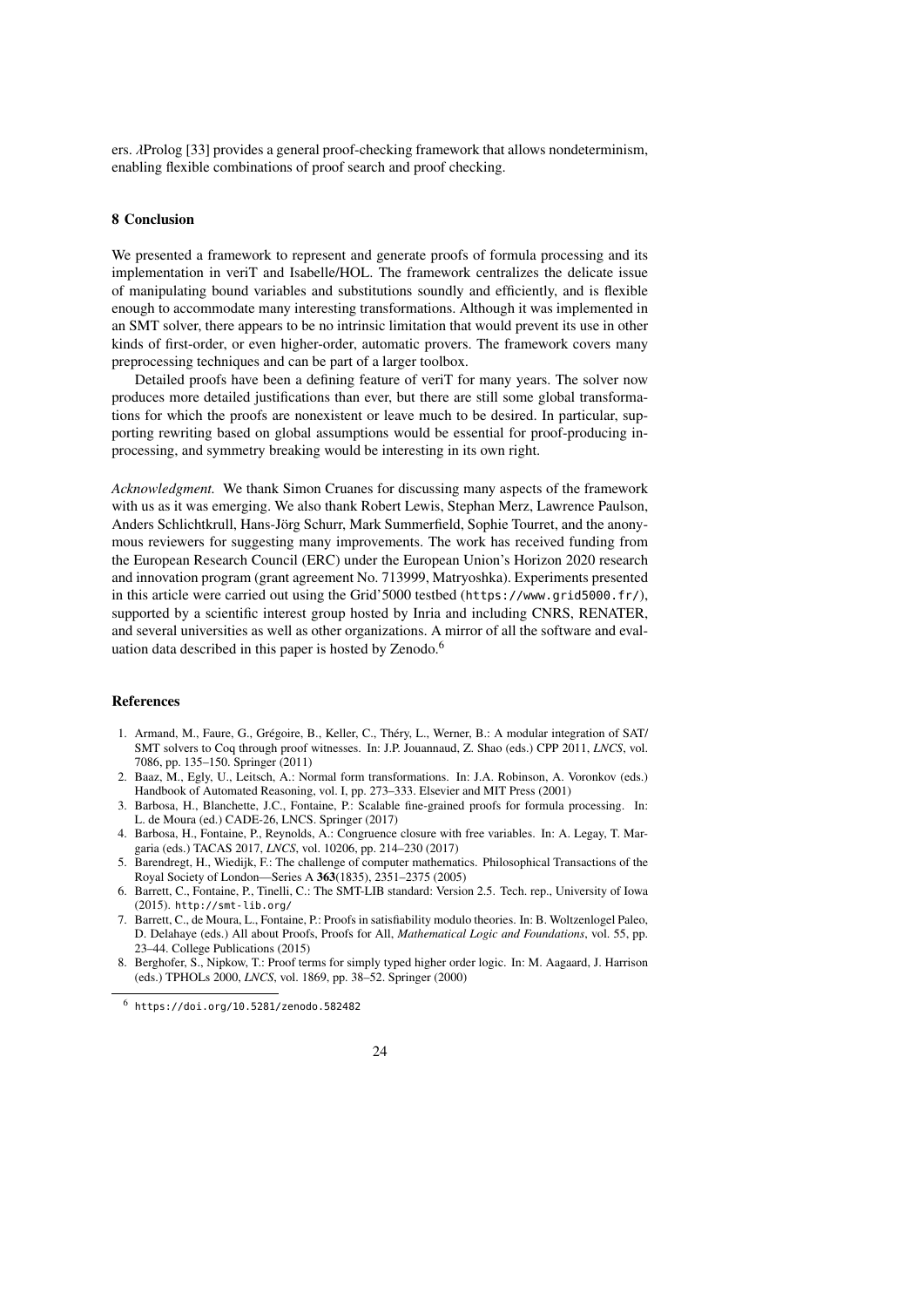- <span id="page-25-0"></span>9. Besson, F., Fontaine, P., Théry, L.: A flexible proof format for SMT: A proposal. In: P. Fontaine, A. Stump (eds.) PxTP 2011, pp. 15–26 (2011)
- <span id="page-25-1"></span>10. Blanchette, J.C., Böhme, S., Fleury, M., Smolka, S.J., Steckermeier, A.: Semi-intelligible Isar proofs from machine-generated proofs. J. Autom. Reasoning 56(2), 155–200 (2016)
- <span id="page-25-8"></span>11. Böhme, S.: Proving theorems of higher-order logic with SMT solvers. Ph.D. thesis, Technische Universität München (2012)
- <span id="page-25-21"></span>12. Böhme, S., Fox, A.C.J., Sewell, T., Weber, T.: Reconstruction of Z3's bit-vector proofs in HOL4 and Isabelle/HOL. In: J. Jouannaud, Z. Shao (eds.) CPP 2011, *LNCS*, vol. 7086, pp. 183–198. Springer (2011)
- <span id="page-25-3"></span>13. Böhme, S., Weber, T.: Fast LCF-style proof reconstruction for Z3. In: M. Kaufmann, L. Paulson (eds.) ITP 2010, *LNCS*, vol. 6172, pp. 179–194. Springer (2010)
- <span id="page-25-6"></span>14. Bouton, T., de Oliveira, D.C.B., Déharbe, D., Fontaine, P.: veriT: An open, trustable and efficient SMTsolver. In: R.A. Schmidt (ed.) CADE-22, *LNCS*, vol. 5663, pp. 151–156. Springer (2009)
- <span id="page-25-24"></span>15. Burel, G.: A shallow embedding of resolution and superposition proofs into the λΠ-calculus modulo. In: J.C. Blanchette, J. Urban (eds.) PxTP 2013, *EPiC Series in Computing*, vol. 14, pp. 43–57. EasyChair (2013)
- <span id="page-25-15"></span>16. Cousineau, D., Dowek, G.: Embedding pure type systems in the lambda-Pi-calculus modulo. In: S.R.D. Rocca (ed.) TLCA 2007, *LNCS*, vol. 4583, pp. 102–117. Springer (2007)
- <span id="page-25-5"></span>17. Déharbe, D., Fontaine, P., Merz, S., Woltzenlogel Paleo, B.: Exploiting symmetry in SMT problems. In: N. Bjørner, V. Sofronie-Stokkermans (eds.) CADE-23, *LNCS*, vol. 6803, pp. 222–236. Springer (2011)
- <span id="page-25-2"></span>18. Ebner, G., Hetzl, S., Reis, G., Riener, M., Wolfsteiner, S., Zivota, S.: System description: GAPT 2.0. In: N. Olivetti, A. Tiwari (eds.) IJCAR 2016, *LNCS*, vol. 9706, pp. 293–301. Springer (2016)
- <span id="page-25-22"></span>19. Ekici, B., Katz, G., Keller, C., Mebsout, A., Reynolds, A.J., Tinelli, C.: Extending SMTCoq, a certified checker for SMT (extended abstract). In: J.C. Blanchette, C. Kaliszyk (eds.) HaTT 2016, *EPTCS*, vol. 210, pp. 21–29 (2016)
- <span id="page-25-20"></span>20. Fontaine, P., Marion, J.Y., Merz, S., Nieto, L.P., Tiu, A.: Expressiveness + automation + soundness: Towards combining SMT solvers and interactive proof assistants. In: H. Hermanns, J. Palsberg (eds.) TACAS 2006, *LNCS*, vol. 3920, pp. 167–181. Springer (2006)
- <span id="page-25-4"></span>21. Gordon, M.J.C., Melham, T.F. (eds.): Introduction to HOL: A Theorem Proving Environment for Higher Order Logic. Cambridge University Press (1993)
- <span id="page-25-7"></span>22. Gordon, M.J.C., Milner, R., Wadsworth, C.P.: Edinburgh LCF: A Mechanised Logic of Computation, *LNCS*, vol. 78. Springer (1979)
- <span id="page-25-17"></span>23. Graham-Lengrand, S.: Psyche: A proof-search engine based on sequent calculus with an LCF-style architecture. In: D. Galmiche, D. Larchey-Wendling (eds.) TABLEAUX 2013, *LNCS*, vol. 8123, pp. 149–156. Springer (2013)
- <span id="page-25-16"></span>24. Guglielmi, A.: A system of interaction and structure. ACM Trans. Comput. Log. 8(1), 1 (2007)
- <span id="page-25-12"></span>25. Hadarean, L., Barrett, C.W., Reynolds, A., Tinelli, C., Deters, M.: Fine grained SMT proofs for the theory of fixed-width bit-vectors. In: M. Davis, A. Fehnker, A. McIver, A. Voronkov (eds.) LPAR-20, *LNCS*, vol. 9450, pp. 340–355. Springer (2015)
- <span id="page-25-11"></span>26. Harper, R., Honsell, F., Plotkin, G.D.: A framework for defining logics. In: LICS '87, pp. 194–204. IEEE Computer Society (1987)
- <span id="page-25-23"></span>27. Hetzl, S., Libal, T., Riener, M., Rukhaia, M.: Understanding resolution proofs through Herbrand's theorem. In: D. Galmiche, D. Larchey-Wendling (eds.) Automated Reasoning with Analytic Tableaux and Related Methods (TABLEAUX), *LNCS*, vol. 8123, pp. 157–171. Springer (2013)
- <span id="page-25-13"></span>28. Katz, G., Barrett, C.W., Tinelli, C., Reynolds, A., Hadarean, L.: Lazy proofs for dpll(t)-based SMT solvers. In: R. Piskac, M. Talupur (eds.) FMCAD 2016, pp. 93–100. IEEE Computer Society (2016)
- <span id="page-25-9"></span>29. Kotelnikov, E., Kov\'acs, L., Suda, M., Voronkov, A.: A clausal normal form translation for FOOL. In: C. Benzmüller, G. Sutcliffe, R. Rojas (eds.) GCAI 2016, *EPiC Series in Computing*, vol. 41, pp. 53–71. EasyChair (2016)
- <span id="page-25-10"></span>30. Kovács, L., Voronkov, A.: First-order theorem proving and Vampire. In: N. Sharygina, H. Veith (eds.) CAV 2013, *LNCS*, vol. 8044, pp. 1–35. Springer (2013). DOI 10.1007/978-3-642-39799-8\_1
- <span id="page-25-19"></span>31. McLaughlin, S., Barrett, C., Ge, Y.: Cooperating theorem provers: A case study combining HOL-Light and CVC Lite. Electr. Notes Theor. Comput. Sci. 144(2), 43–51 (2006)
- <span id="page-25-18"></span>32. Meier, A.: TRAMP: Transformation of machine-found proofs into natural deduction proofs at the assertion level (system description). In: D. McAllester (ed.) CADE-17, *LNCS*, vol. 1831, pp. 460–464. Springer (2000)
- <span id="page-25-25"></span>33. Miller, D.: Proof checking and logic programming. In: M. Falaschi (ed.) LOPSTR 2015, *LNCS*, vol. 9527, pp. 3–17. Springer (2015)
- <span id="page-25-14"></span>34. Moskal, M.: Rocket-fast proof checking for SMT solvers. In: C.R. Ramakrishnan, J. Rehof (eds.) Tools and Algorithms for Construction and Analysis of Systems (TACAS), *LNCS*, vol. 4963, pp. 486–500. Springer (2008)
	- 25